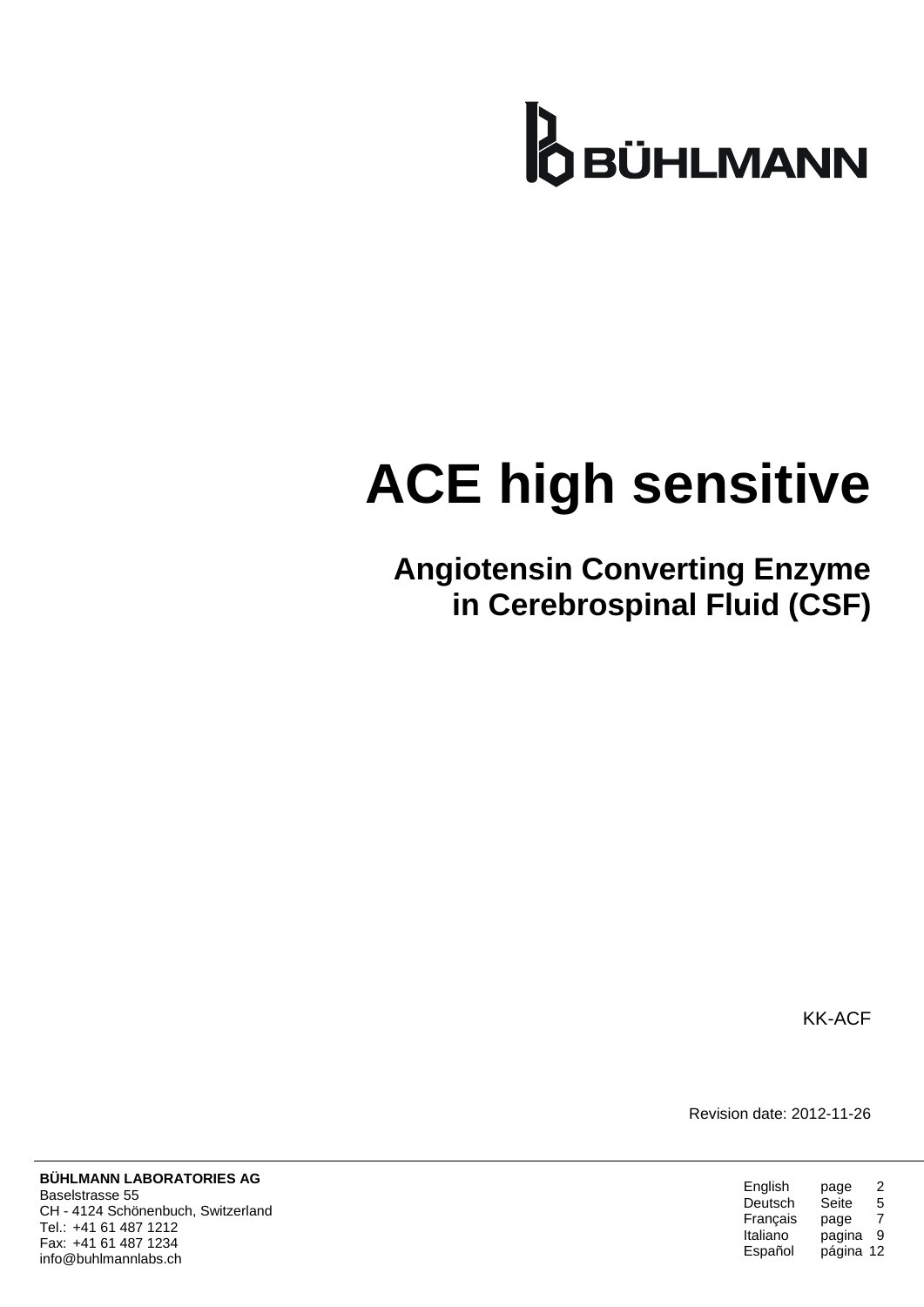#### Acknowledgment

We would like to thank Dr. Jocelyne Drai, CHU Lyon Sud, France for her important work with the optimization of substrate and buffer system in order to improve the sensitivity of the assay. These changes allow the reliable measurement of ACE activity in cerebrospinal fluid.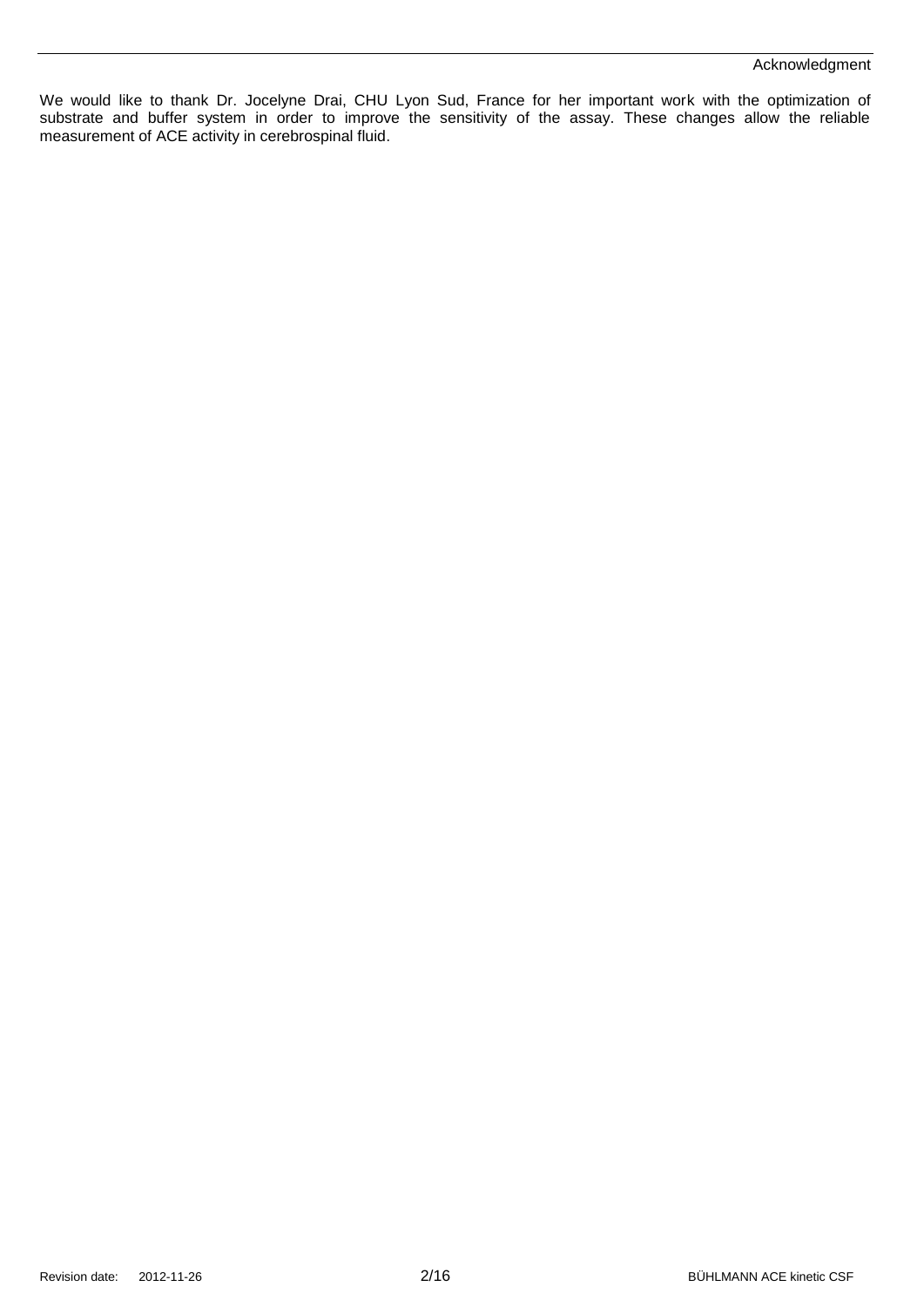# **INTENDED USE**

The BÜHLMANN ACE high sensitive test (KK-ACF) is intended for the direct and quantitative determination of angiotensin converting enzyme (ACE) activity in cerebrospinal fluid (CSF) and in diluted serum samples by an enzymatic assay.

#### **PRINCIPLE OF THE ASSAY**

ACE catalyses the conversion of angiotensin I to angiotensin II. The enzyme also mediates the cleavage of the synthetic substrate (FAPGG) into an amino acid derivative and a dipeptide. The kinetic of this cleavage reaction is measured by recording the decrease in absorbance at 340 nm.

## **REAGENTS SUPPLIED AND PREPARATION**

| Reagent                  | Quantity              | Code             | <b>Reconstitution</b>          |
|--------------------------|-----------------------|------------------|--------------------------------|
| <b>Substrate</b>         | 1 vial<br>$11$ ml     | <b>B-ACF-SUB</b> | Ready to use                   |
| Calibration <sup>1</sup> | 1 vial<br>lyophilized | <b>B-ACF-CA</b>  | Add 2 ml of<br>deionized water |
| Controls <sup>2</sup>    | 2x 1 vial             | B-ACF-           | Add 2 ml of                    |
| Low and high             | lyophilized           | <b>CONSET</b>    | deionized water                |
|                          |                       |                  |                                |

<sup>1</sup> Lyophilized ACE Calibrator in a protein buffer matrix with lot specific activity. After reconstitution leave for 15 minutes at 18-28°C and mix well before use.

 $2$  Lyophilized ACE low and high Controls in a protein buffer matrix with lot specific activity. Reconstitute for 15 minutes at 18-28°C and mix well before use.

## **STORAGE AND SHELF LIFE OF REAGENTS**

| <b>Unopened Reagents</b>                                   |                                 |  |
|------------------------------------------------------------|---------------------------------|--|
| Stable at 2-8°C until expiration date printed on the label |                                 |  |
| <b>Opened / Reconstituted Reagents</b>                     |                                 |  |
| Substrate                                                  | Stable until exp. date at 2-8°C |  |
| Calibrator                                                 | Stable for 6 months at 2-8°C    |  |
| Controls                                                   |                                 |  |
|                                                            | Tah                             |  |

# SAFETY PRECAUTIONS

- The calibrator and controls of this kit contain components of human origin. Although tested and found negative for HBV surface antigen, HCV and HIV1/2 antibodies, the reagents should be handled as if capable of transmitting infections and should be handled in accordance with good laboratory practices using appropriate precautions.
- Unused solution should be disposed of according to local State and Federal regulations.
- TECHNICAL PRECAUTIONS

# **Kit components**

- Read carefully the instructions prior to carrying out the test. Test performance will be adversely affected, if reagents are incorrectly diluted, modified or stored under conditions other than those as detailed in this instruction for use.
- Components must not be used after the expiry date printed on the labels.
- Do not mix different lots of reagents.
- Let the reagents adjust to reach room temperature. Reconstitute the lyophilized reagents as indicated. Mix well (vortex) the reagents before use.

# **MATERIALS REQUIRED BUT NOT PROVIDED**

- $\bullet$  Precision pipetes: 25, 100, 150, 250  $\mu$ l and 2 ml
- Plastic test tubes for sample or calibrator incubation
- Vortex mixer
- Waterbath for incubation set at 37°C
- Spectrophotometer with temperature controlled cuvette holders for incubation at 37°C and for measurement of absorbance at 340 nm
- Clinical chemistry analyser with 340 nm filter (optional)

## **SPECIMEN COLLECTION AND STORAGE**

Collect at least 250 μl CSF by lumbar puncture and store it at 2-8°C for up to 24 h or at -20°C for longer storage.

Since EDTA inhibits ACE activity, serum specimen should be used for the determination of ACE activity.

Collect sufficient blood (at least 0.5 ml) by venipuncture into an appropriate tube without anticoagulant. Coagulate for 2-3 hours at room temperature, centrifuge at 4°C and 1000 x g and collect the serum. Freeze the serum specimen at –20°C if not assayed within 5 days. ACE activity in sterile serum is stable for up to 30 days at 2-8°C and 6 months at –20°C.

To avoid lipemic sera, blood samples should be taken from fasting patients.

# **MATERIALS REQUIRED BUT NOT PROVIDED**

- Precision pipetes: 100 μl, 1000 μl
- Sterile physiological NaCl solution (0.9%) for Calibrator and serum sample dilution
- Microtiter plate

e.g. Maxisorp F8, NUNC Corp. (hand method)

- Microtiter plate reader with kinetic function; 37°C incubation chamber (hand method)
- Manual application: If you use a plate reader without incubator, an external 37°C microtiter plate incubator is needed e.g. Eppendorf Thermomixer comfort.
- Automated application: Clinical chemistry analyzers with incubation time option of 15 min and sample volume option of ~80 μl.

# **ASSAY PROCEDURE**

# **Hand Method**

Make sure that the chamber of your Microtiter plate reader can be adjusted to 37°C – kinetic reader. Program the reader for a 30 min kinetic measurement at 340 nm; measuring points at every minute.

Allow the reagents and samples to equilibrate to 18-28°C prior to use.

# **CSF sample have to be used undiluted**

- 1. Prepare a 1:5 dilution of the Calibrator with 0.9% NaCl solution (e.g. 60 μl Calibrator and 240 μl NaCl solution).
- 2. **Optional:** If testing serum samples in this assay prepare 1:5 dilutions of the serum samples with 0.9% NaCl solution (e.g. 60 μl serum and 240 μl NaCl solution).

#### **In order to avoid temperature effects within the microplate leave the first and last strip of the test and the first and last well each strip empty.**

We recommend carrying out the test **in duplicates**.

3. Pipet 80 μl Calibrator (undiluted) in duplicates into wells B2 and B3.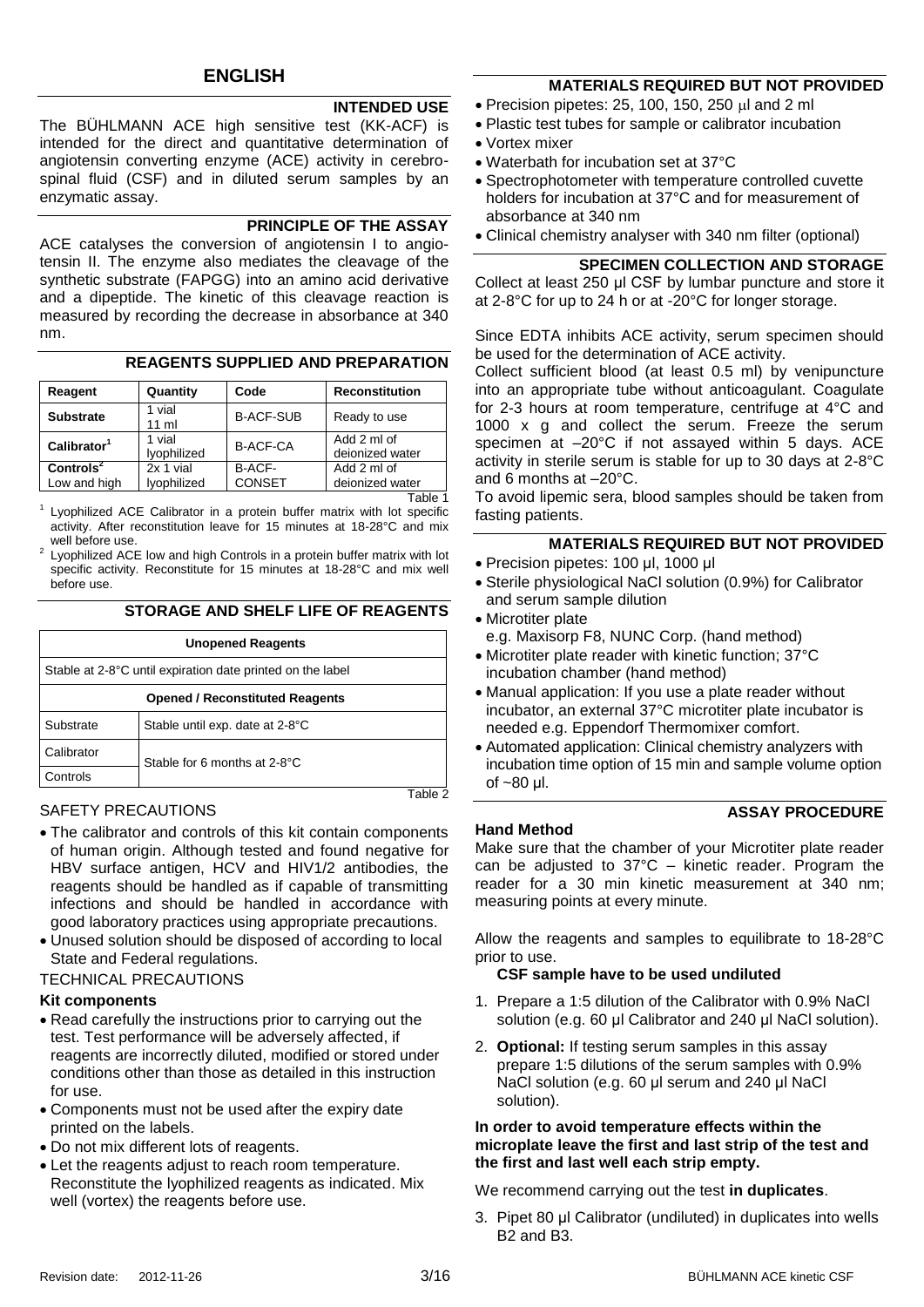- 4. Pipet 80 μl Calibrator (1:5 diluted) in duplicates into wells C2 and C3.
- 5. Pipet 80 μl Control low and high in duplicates into wells D<sub>2</sub>, D<sub>3</sub> and E<sub>2</sub>, E<sub>3</sub>, respectively.
- 6. Pipet 80 μl CSF samples (and/or diluted serum samples) in duplicates into the following wells.
- 7. Pipet 50 μl Substrate to each reaction well.
- 8. Shake the plate gently and start reading at 340 nm for 30 min.

## **Note: Maintaining a lag time of around 3 minutes is important. Thus disregard the measuring points 1-3 for calculation (pre-incubation time).**

#### **DATA REDUCTION**

Calculate the slope (Vmax  $=$  milli units/min) of the Calibrators, Controls and samples from time 180 s to 1800 s. Create a calibration curve with the two calibrators and calculate the results of controls and samples.

**Definition:** One unit of ACE activity is defined as the amount of enzyme required to release one  $\mu$ mol of hippuric acid per minute and per liter of serum at 37°C:

1 ACE unit=
$$
\frac{1 \mu mol \text{ hippuricacid}}{\text{min} \kappa L} = 1U/I
$$

Refer to [Table 16](#page-14-0) and [Figure 1](#page-14-1) for typical data. *These results and standard curve are provided for demonstration purposes only. A standard curve must be generated for each set of samples to be assayed.*

**APPLICATION ON CLINICAL CHEMISTRY ANALYZERS** The test can be automated on any clinical chemistry analyzer allowing an incubation time of >15 min and a sample volume of 80 μl.

#### **General instrument settings**

| photometric               |
|---------------------------|
| U/I (ACE units per liter) |
| CSF                       |
| linear                    |
| descending                |
| duplicates                |
| 80 µl                     |
| 90 sec                    |
| 80 µl                     |
| 120 <sub>sec</sub>        |
| kinetic                   |
| 340 nm                    |
| 900 sec                   |
|                           |

#### **QUALITY CONTROL**

The values of the internal low and high Controls provided with the kit must be within the lot specific range indicated on the corresponding data sheet. Otherwise, the assay has to be repeated.

It is good laboratory practice to record the following data for each assay: kit lot number, reconstitution dates of kit components, concentration value of calibrator and controls, concentration values of internal pool sample.

## **PERFORMANCE LIMITATIONS**

- Due to interference with the photometric determination, lipemic sera must be pretreated either with an Ultracentrifuge or with LipoClear from StatSpin Inc. (www.statspin.com). Icteric or hemolytic sera can not be used for ACE activity determination.
- Test results should be interpreted in conjunction with information available from clinical assessment of the patient and other diagnostic procedures.

#### **STANDARDIZATION**

The BÜHLMANN ACE high sensitive assay standardization is based on the BÜHLMANN ACE kinetic assay (KK-ACK).

# **PERFORMANCE CHARACTERISTICS**

The performance data has been established with the hand method on microtiter plates.

#### **Detection Limits**

Limit of Blank (LoB): 0.3 ACE U/L. The LoB has been established in two independent runs with a total of 84 blank values with 0.9% NaCl-solution. The LoB is calculated as mean + 2SD.

**Limit of Detection (LoD): 1.0 ACE U/L.** The LoD has been established with four independent CSF samples spiked with ACE at concentrations between 0.5 and 1.5 U/L. Spiked samples were measured in the same run 20 times. The LoD has been calculated in accordance with CLSI protocol EP17-A.

**Limit of Quantification (LoQ): <1.5 ACE U/L.** The LoQ has been established with NaCl-solution spiked with ACE at concentrations between 0.5 and 3.0 U/L. Spiked samples were tested 10 times in two independent runs, each. A limit of 20% CV was applied.

**Linearity: 1.0-24 ACE U/L**. Serial dilution of two independent samples showed linearity within the indicated range (cf. [Figure 2\)](#page-14-2).

**Recovery: 97-119%.** Four independent CSF samples were spiked with increasing concentration of ACE and measured according to the assay procedure. Good recovery was found within the linear range of the assay (cf. [Table 17\)](#page-14-3).

**Precision: Repeatability: <11% CV; Total precision**  <20% CV. CSF samples and NaCl-solution each spiked with ACE where tested over a period of 10 days. Each sample was run in duplicate and independently tested twice per day (cf. [Table 18\)](#page-14-4)

# **REFERENCE INTERVALS**

178 CSF/serum pairs from non-neurosarcoidotic patients were tested with the ACE high sensitive assay. The calculated mean value is  $0.3$  U/L, the  $95<sup>th</sup>$  percentile is at 1.3 U/l and the maximum value measured is 1.9 U/L (cf. [Table 19\)](#page-14-5).

Based on these normal data BÜHLMANN **propose a cutoff at 2 ACE U/L**. Values >2 ACE U/L should be regarded a elevated and potentially pathologic.

A differential diagnosis of neurosarcoidosis based on elevated ACE activity in CSF is not possible. Further investigations to exclude possible infectious diseases or other granulomatous abnormalities are needed.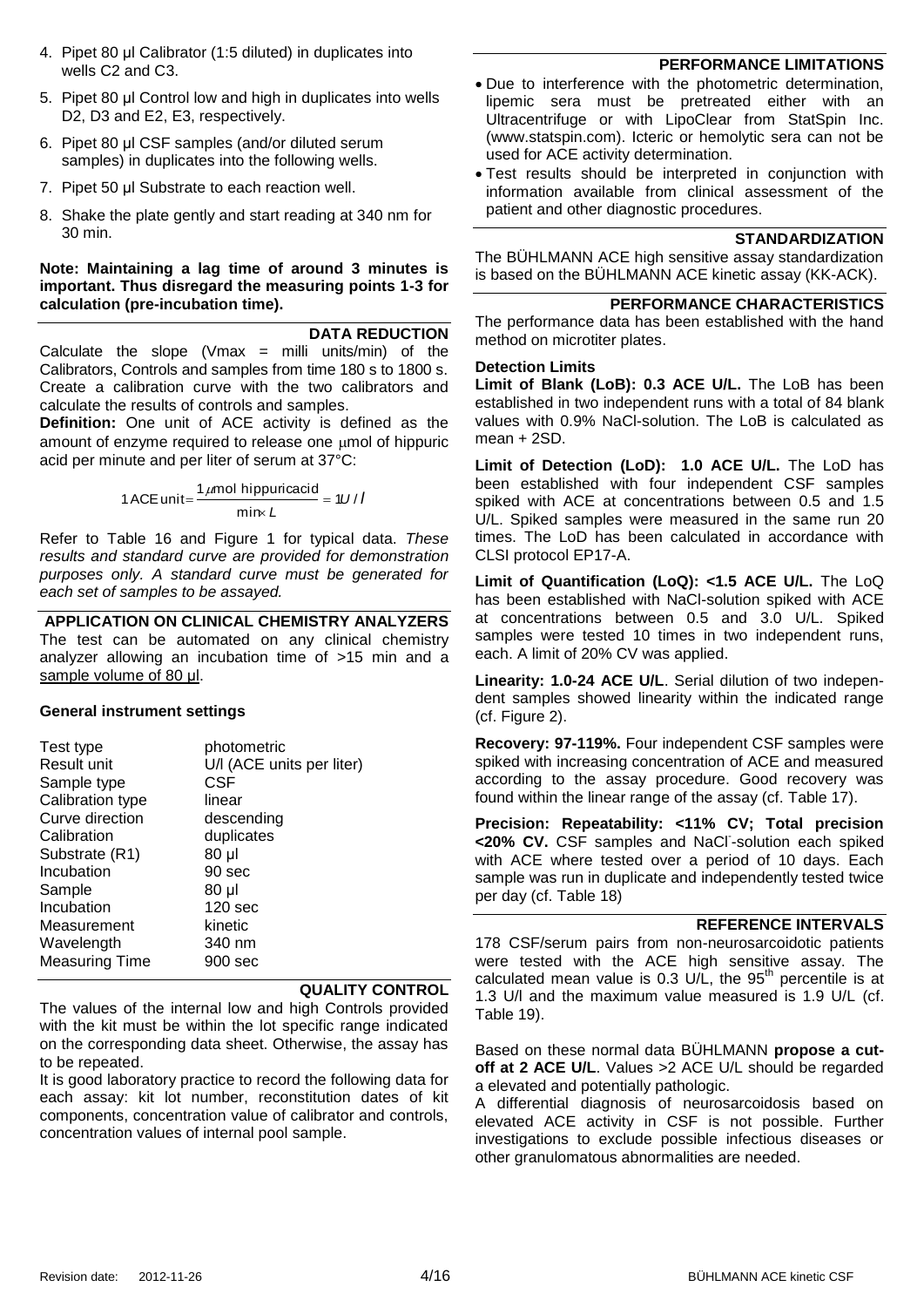#### **METHOD COMPARISON**

CSF and Serum samples from the normal value study were used for correlation between application and methods. Using the ACE high sensitive assay as the reference method, the following correlations where found:

| <b>Correlation</b>     | n   | R    | <b>Bias</b> | Slope   |
|------------------------|-----|------|-------------|---------|
| ACF vs. ACF Konelab    | 132 | 0.97 | $-0.11$     | 1.284   |
| ACF vs. ACF Cobas Mira | 110 | 0.95 | $-0.35$     | 1.058   |
| ACF vs. ACD*           | 59  | 0.96 | 1.43        | 0.888   |
| ACF vs. ACK            | 86  | 0.91 | 1.176       | 0.921   |
|                        |     |      |             | Table 3 |

\* cf. [Figure 3](#page-14-6)

ACF: ACE high sensitive hand method

ACF Konelab: ACE high sensitive application on KoneLab T30 ACF Cobas Mira: ACE high sensitive application on Cobas Mira ACD: ACE direct (RK-ACD) sensitive radio-enzymatic assay ACK: ACE kinetic (KK-ACK) reference method for serum samples.

# **DEUTSCH**

#### **ANWENDUNGSZWECK**

Der BÜHLMANN ACE kinetic Test ist zur direkten und quantitativen diagnostischen Bestimmung der Angiotensin-Converting Enzym (ACE) Aktivität in Liquor (CSF) und verdünnten Serumproben mittels enzymatischer Nachweismethode konzipiert worden.

#### **PRINZIP DER METHODE**

ACE katalysiert die Umwandlung von Angiotensin I zu Angiotensin II. Das Enzym katalysiert auch die Spaltung des synthetischen Substrats FAPGG in ein Aminosäurederivat und ein Dipeptid. Die Kinetik dieser Abspaltung wird durch die Messung der Abnahme der Absorption bei einer Wellenlänge von 340 nm erfasst.

| Reagenz                                       | <b>Inhalt</b>                   | Art.-Nr.            | <b>Rekonstitution</b>           |
|-----------------------------------------------|---------------------------------|---------------------|---------------------------------|
| <b>Substrat</b>                               | 1 Fläschchen<br>11 ml           | <b>B-ACF-SUB</b>    | Gebrauchsfertig                 |
| Kalibrator <sup>1</sup>                       | 1 Fläschchen<br>lyophilisiert   | <b>B-ACF-CA</b>     | 2 ml steriles $H_2O$<br>zugeben |
| Kontrollen <sup>2</sup><br>Normal und<br>hoch | 2x1 Fläschchen<br>lyophilisiert | <b>B-ACF-CONSET</b> | 2 ml steriles $H_2O$<br>zugeben |

# **GELIEFERTE REAGENZIEN UND VORBEREITUNG**

Tabelle 4

1 Lyophilisierter ACE Kalibrator in einer Protein-Serum-Matrix mit Lotspezifischer Aktivität. Nach Rekonstitution für 15 Minuten bei 18-28°C stehen lassen und vor Gebrauch gut mischen. 2

Lyophilisierte ACE Kontrolle normal und hoch in einer Protein-Serum-Matrix mit Lot-spezifischer Aktivität. Nach Rekonstitution für 15 Minuten bei 18-28°C stehen lassen und vor Gebrauch gut mischen.

#### **LAGERUNG UND HALTBARKEIT DER REAGENZIEN**

| Ungeöffnete Reagenzien                 |                                                                      |  |  |
|----------------------------------------|----------------------------------------------------------------------|--|--|
|                                        | Zu verwenden bis zum angegebenen Verfallsdatum auf der               |  |  |
|                                        | Packungsetikette. Lagerung bei 2-8°C.                                |  |  |
| Geöffnete / Rekonstituierte Reagenzien |                                                                      |  |  |
| Substrat                               | Zu verwenden bis zum Verfallsdatum. Lagerung bei<br>$2-8$ °C         |  |  |
| Kalibrator                             | Zu verwenden bis 6 Monate nach Rekonstitution.<br>Lagerung bei 2-8°C |  |  |
| Kontrollen                             |                                                                      |  |  |
|                                        | Toble E                                                              |  |  |

Table 5

#### **WARNUNG UND VORSICHTSMASSNAHMEN**

#### **VORSICHTSMASSNAHMEN**

SICHERHEITSMASSNAHMEN

- Alle Reagenzien enthalten Komponenten menschlicher Herkunft. Obwohl sie negativ in Tests für HBV Oberflächenantigen, HCV und HIV1/2 Antikörper waren, sollten gemäss Good Laboratory Practice als potentiell infektiös behandelt werden und die entsprechenden Sicherheitsvorkehrungen getroffen werden.
- Ungebrauchte Lösungen sollten gemäss der gesetzlichen Bestimmungen entsorgt werden.

#### TECHNISCHE VORSICHTSMASSNAHMEN

- Lesen Sie die Arbeitsanleitung sorgfältig vor der Testdurchführung. Die Testqualität kann negative beeinflusst werden, wenn die Reagenzien nicht korrekt verdünnt oder verändert werden sowie nicht entsprechend der in dieser Anleitung angegebenen Lagerungsbedingungen gelagert werden.
- Die Reagenzien dürfen nach Ablauf des Verfallsdatums nicht mehr verwendet werden.
- Mischen Sie nicht Reagenzien verschiedener Kit lots.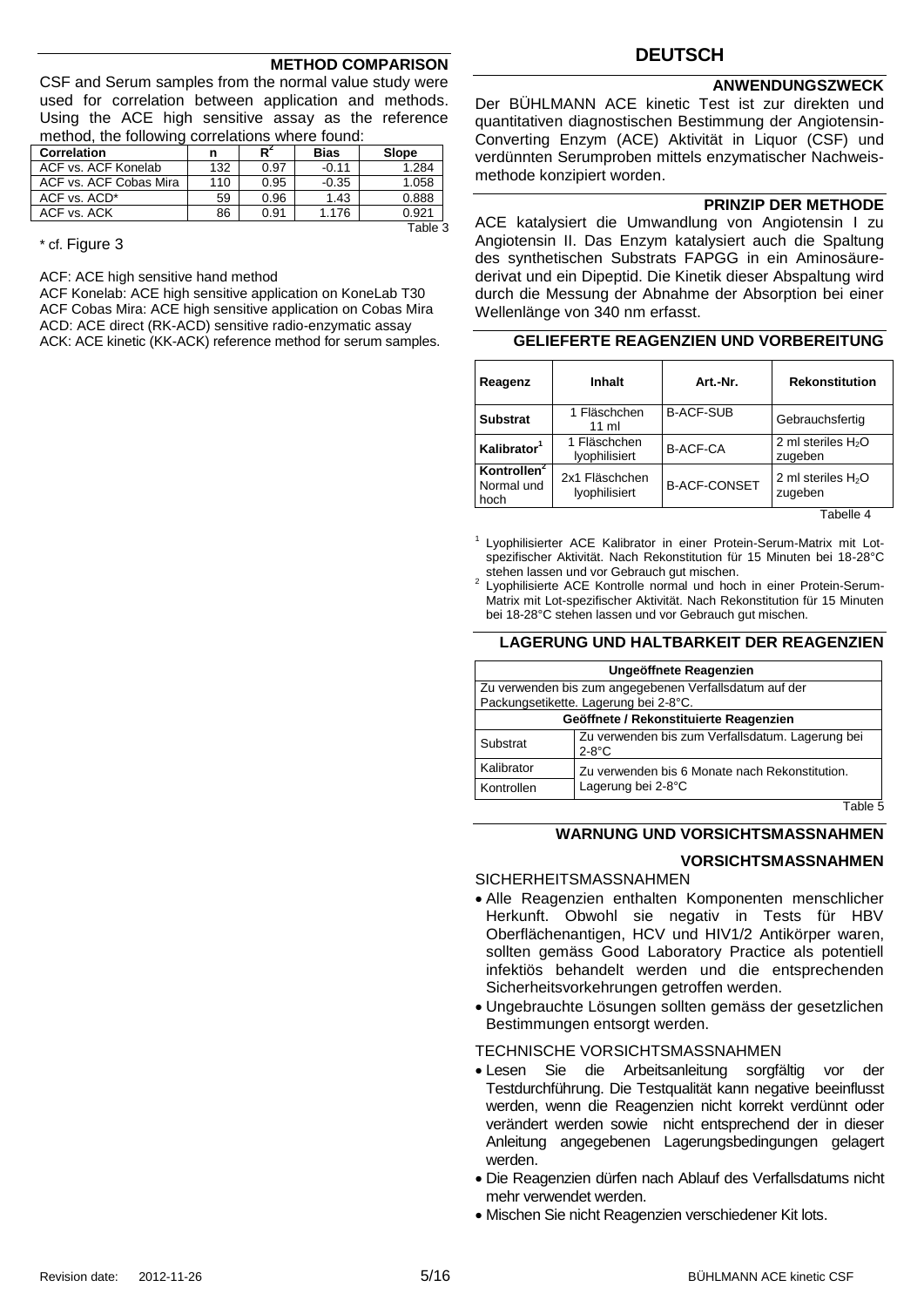Lassen Sie die Reagenzien auf Raumtemperatur äquilibrieren. Lösen Sie lyophilisierte Reagenzien wie angegeben auf. Reagenzien vor Gebrauch gut mischen (vortexen).

# **ERFORDERLICHE LABORGERÄTE UND HILFSMITTEL**

- Präzisionspipetten für 100 μl und 1000 μl
- Sterile, physiologische Kochsalzlösung (0.9%), um den Kalibrator und Serumproben zu verdünnen
- Mikrotiterplatten, z.B. Maxisorb F8, NUNC Corp. (Handmethode)
- Mikrotiterplattenreader mit kinetischer Funktion; Inkubationskammer mit Wahlmöglichkeit für 37°C.
- Manuelle Methode: Wenn der Reader keinen Inkubator mit einer Temperatur von 37°C hat, wird ein Mikrotiterplatteninkubator benötigt; z.B. der Eppendorf Thermomixer comfort
- Automatisierte Abarbeitung: Möglich mit allen klinischchemischen Analysengeräten, die 15 Minuten Inkubationszeit und ein Pipettiervolumen von ca. 80 ermöglicht.
- Spektralphotometer 340 nm, Filterphotometer 342 nm oder klinisch-chemischer Analyser mit temperierbarem Küvetten-Halter (37°C Inkubation und Messung)

# **UNTERSUCHUNGSMATERIAL UND LAGERUNG**

• Mindestens 0.25 ml Liquor durch Lumbalpunktion entnehmen und bei 2-8°C für bis zu 24 Stunden lagern und für Lagerung über einen längeren Zeitraum bei -20 °C einfrieren.

Der Zusatz von EDTA bei der Blutentnahme blockiert die ACE-Aktivität, deshalb muss die Bestimmung in Serum durchgeführt werden:

Mindestens 0.5 ml Blut durch Venenpunktion in einem entsprechenden Röhrchen ohne Antikoagulanzien sammeln.

Röhrchen nach 2-3 Std. bei Raumtemperatur in einer Kühlzentrifuge zentrifugieren.

Werden die Serumproben innerhalb von 5 Tagen bearbeitet, können sie bis dahin im Kühlschrank bei 2-8°C gelagert werden (bei sterilen Seren ist sogar eine Lagerung bei 2-8°C während 30 Tagen möglich). Die ACE-Aktivität bleibt bei -20°C für 6 Monate erhalten.

Um lipämische Seren zu vermeiden, sollen die Blutproben von nüchternen Patienten abgenommen werden.

# **ARBEITSANLEITUNG**

# **Testansatz für manuelle Durchführung:**

Stellen Sie sicher, dass die Inkubationskammer Ihres Readers auf 37°C eingestellt werden kann. Programmieren Sie den Reader für eine kinetische Messung über 30 Minuten bei 340 nm; messen Sie einmal/Minute.

Lassen Sie alle Reagenzien auf 18-28°C äquilibrieren.

# **Liquorproben unverdünnt messen**.

- 1. Stellen Sie eine 1:5 Verdünnung des Kalibrators mit 0.9% Kochsalzlösung her.
- 2. Wenn Sie Serumproben messen wollen, stellen Sie Verdünnungen von 1:5 in 0.9% NaCl her (z.B. 60 μl Serum und 240 μl NaCl Lösung).

# **Um Temperaturgradienten in der Platte zu vermeiden, lassen Sie jeweils den 1. und letzten Streifen jeder Platte sowie das erste und letzte Well jedes Streifens leer.**

Wir empfehlen, in Doppelbestimmung anzusetzen.

HINWEIS: Ausgehend von der Kapazität des Photometers gelten die nachfolgenden Arbeitsschritte für jede individuelle Probe.

- 3. 80 µl unverdünnten Kalibrator in die Wells B2 und B3 pipettieren.
- 4. 80 µ 1:5 verdünnten Kalibrator in die Wells C2 und C3 pipettieren.
- 5. 80 µl Kontrolle low und high in die Wells D2 und D3 bzw. E2 und E3 pipettieren.
- 6. 80 µl Liquorproben und/oder verdünnte Serumproben in die nachfolgenden Wells pipettieren.
- 7. 50 µl Substrat in die entsprechenden Wells pipettieren.
- 8. Die Platte vorsichtig schütteln und danach die Messung bei 340 nm starten.

#### **Beachten Sie: Es ist wichtig eine Lag-Time von 3 Minuten einzuhalten, verwerfen Sie dazu die ersten 3 Messpunkte für die Berechnung (Vorinkubationszeit).**

# **BERECHNUNG DER RESULTATE**

Berechnen Sie die Steigung der Geraden (Vmax = milli Units/Min) von Kalibratoren, Kontrollen und Proben zwischen 180 und 1800 sec. Erstellen Sie eine Kalibrationskurve mit den zwei Kalibratoren und berechnen Sie die Ergebnisse von Kontrollen und Proben.

**Definition:** eine Einheit (Unit) der ACE Aktivität ist als die Enzymmenge definiert, welche 1 umol Hippursäure pro Minute und pro Liter Serum bei 37°C freisetzt:

1 ACE unit = 
$$
\frac{1 \mu \text{mol} \text{Hippursäure}}{\text{min} \times L} = 1U/I
$$

Typische Ergebnisse können Sie aus [Table 16](#page-14-0) und [Figure 1](#page-14-1) entnehmen. Diese Ergebnisse sollen nur als Beispiel dienen. Bei jedem Ansatz muss eine neue Standardkurve erstellt werden.

# **ANWENDUNG AUF KLIN. CHEM. AUTOMAT**

Der Test kann auf jedem klinisch-chemischen Automaten abgearbeitet werden, auf dem eine Inkubationszeit von >15 Min. und ein Probenvolumen of 80 μl eingestellt werden kann.

# **Generelle Gerätesettings**

| Testtyp         | Photometrisch                                   |
|-----------------|-------------------------------------------------|
|                 | Einheit der Ergebnisse U/I (ACE Unis pro Liter) |
| Probentyp       | CSF                                             |
| Kalibrationstyp | linear                                          |
| Kurvensteigung  | fallend                                         |
| Kalibration     | Duplikate                                       |
| Substrat (R1)   | 80 µl                                           |
| Inkubation      | 90 Sek                                          |
| Probe           | 80 µl                                           |
| Inkubation      | <b>120 Sek</b>                                  |
| Messung         | kinetic                                         |
| Wellenlänge     | 340 nm                                          |
| Messzeit        | 900 Sek.                                        |
|                 |                                                 |

# **QUALITÄTSKONTROLLE**

Die Werte der normalen und der hohen Kontrolle, welche mit dem Kit mitgeliefert wurden, müssen sich im Lotspezifischen Bereich befinden, der auf dem entsprechenden Datenblatt angegeben wird. Trifft dies nicht zu, muss der Test wiederholt werden.

Gute Laborpraxis verlangt die Dokumentation der folgenden Kit-spezifischen Daten: Lot Nummer des Kits, Rekonstitutions-Datum der Reagenzien, Konzentrationen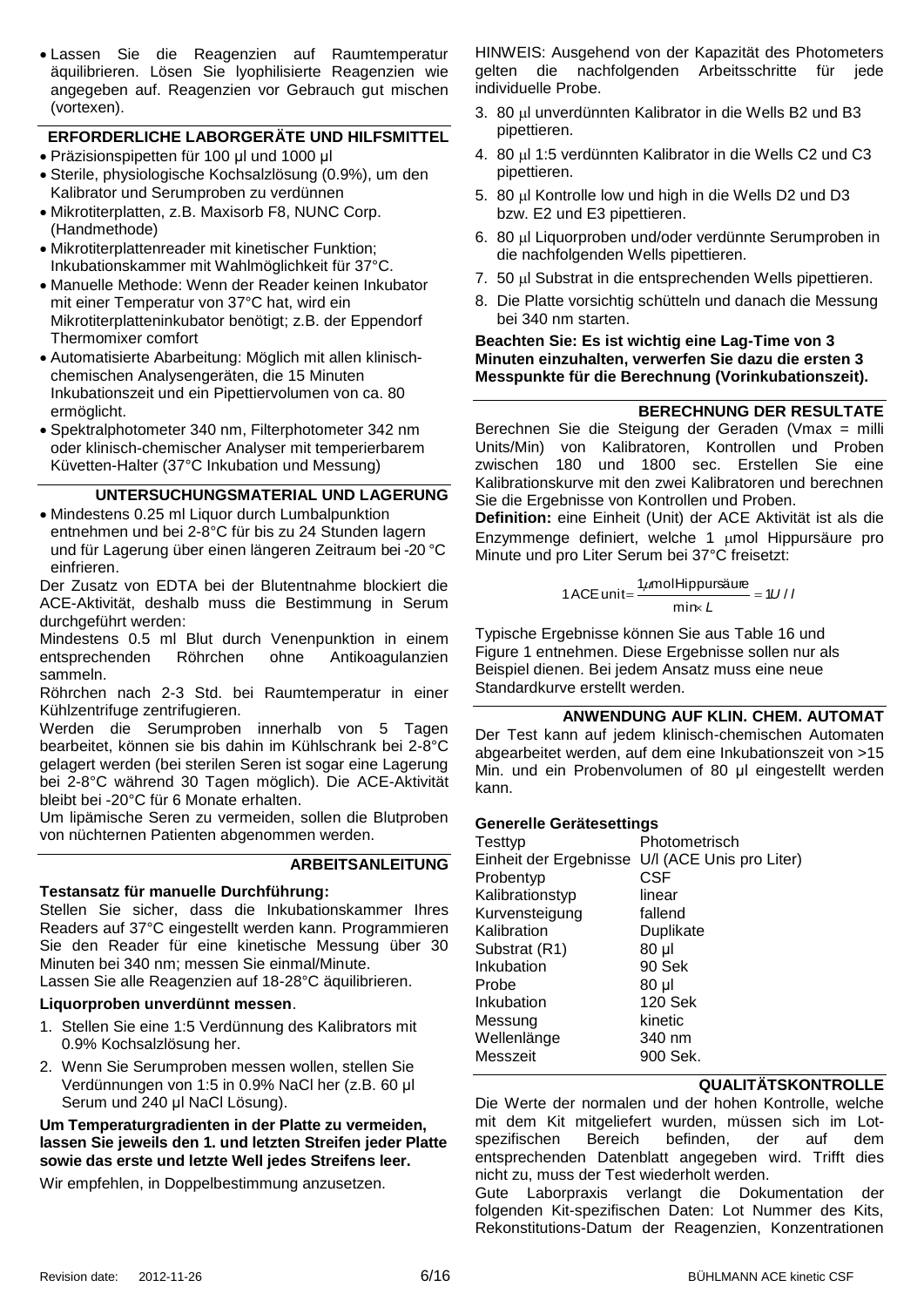des Kalibrators und der Kontrollen, Konzentration eines internen Serum-Pools.

#### **STANDARDISIERUNG**

Die Standardisierung des BÜHLMANN ACE high sensitive Assay basiert auf dem BÜHLMANN ACE kinetic Assay (KK-ACK).

#### **Einschränkung der Leistungsmerkmale**

- Aufgrund von Interferenzen bei der photometrischen Bestimmung müssen lipämische Seren entweder durch Ultrazentrifugation oder mittels LipoClear von StatSpin Inc. (www.statspin.com) vorbehandelt werden. Ikterische oder hämolytische Seren können nicht verwendet werden.
- Die Ergebnisse sollten in Verbindung mit der Anamnese des Patienten und weiteren diagnostischen Tests verwendet werden.

#### **LEISTUNGSMERKMALE**

Die Leistungsmerkmale wurden mit der Handmethode auf Mikrotiterplatten evaluiert.

#### **Nachweisgrenzen**

**Limit of Blank (LoB): 0.3 ACE U/L.** Der LoB wurde ermittelt in zwei unabhängigen Läufen mit insgesamt 84 Blank Werten unter Verwendung von 0.9% NaCl-Lösung. Der LoB wurde ermittelt als Mittelwert + 2SD.

**Limit of Detection (LoD): 1.0 ACE U/L.** Der LoD wurde ermittelt unter Verwendung von 4 unabhängigen CSF Proben, die mit ACE Konzentrationen zwischen 0.5 and 1.5 U/L gespikt wurden. Die gespikten Proben wurden in einem Lauf 20x gemessen. Der LoD wurde in Übereinstimmung mit den Richtlinien des CLSI Protokolls EP17-A errechnet.

**Limit of Quantification (LoQ): <1.5 ACE U/L.** Der LoQ wurde ermittelt unter Verwendung von NaCl-Lösung, die mit ACE zwischen 0.5 and 3.0 U/L gespikt wurde. Die gespikten Proben wurden jeweils 10x in zwei unabhängigen Läufen getestet. Zur Berechnung wurde ein Grenzwert von 20% CV zugrunde gelegt.

**Linearität: 1.0-24 ACE U/L**. Serielle Verdünnungen zweier unabhängiger Proben waren linear innerhalb des angegebenen Bereiches (siehe [Figure 2\)](#page-14-2).

**Recovery: 97-119%.** 4 unabhängige CSF Proben wurden mit steigenden Konzentrationen von ACE gespikt und gemäss der Arbeitsanleitung bestimmt. Eine gute Wiederfindung konnte innerhalb des linearen Messbereiches erzielt werden (siehe [Table 17\)](#page-14-3).

**Präzision: Repeatability: < 11 %CV; Total precision < 20%CV.** CSF Proben und NaCl-Lösung, die jeweils mit ACE gespikt wurden, wurden über eine Periode von 10 Tagen gemessen. Dazu wurde jede Probe zweimal täglich in Doppelbestimmungen gemessen (siehe [Table 18\)](#page-14-4).

#### **REFERENZINTERVALLE**

178 CSF/Serum Paare von Patienten ohne Neurosarkoidose wurden mit dem BÜHLMANN ACE high sensitive Assay getestet. Der errechnete Mittelwert beträgt 0.3 U/L, die 95<sup>th</sup> Perzentile liegt bei 1.3 U/l und der Maximalwert wurde mit 1.9 U/L ermittelt (siehe [Table 19\)](#page-14-5).

Gemäss dieser Daten schlägt BÜHLMANN **einen Cut-off von 2 ACE U/L vor**. Werte >2 ACE U/L sollten als erhöht und potentiell pathologisch eingestuft werden.

Eine Differentialdiagnose der Neurosarkoidose basierend auf einer erhöhten ACE Aktivität in CSF ist nicht möglich.

Weitere Abklärungen, um eine potentielle Infektionskrankheit oder granulomatöses Erkrankungen sind erforderlich.

#### **METHODEN VERGLEICHE**

CSF und Serum Proben der Normalwert Studie wurden benutzt, um Korrelationen zwischen Applikationen und Methoden zu erstellen. Unter Verwendung des BÜHLMANN ACE high sensitive Assays als Referenzmethode wurden die folgenden Korrelationen ermittelt:

| Korrelation         | n   | P٬   | <b>Bias</b> | <b>Steigung</b> |
|---------------------|-----|------|-------------|-----------------|
| ACF vs. ACF Konelab | 132 | 0.97 | $-0.11$     | 1.284           |
| ACF vs. ACF Mira    | 110 | 0.95 | $-0.35$     | 1.058           |
| ACF vs. ACD*        | 59  | 0.96 | 1.43        | 0.888           |
| ACF vs. ACK         | 86  | 0.91 | 1.176       | 0.921           |
|                     |     |      |             | Tahle 6         |

\*siehe [Figure 3](#page-14-6)

ACF: ACE high sensitive Handmethode

ACF Konelab: ACE high sensitive, Applikation auf dem KoneLab T30 ACF Cobas Mira: ACE high sensitive, Applikation auf Cobas Mira ACD: ACE direct (RK-ACD, sensitiver Radio-enzymatischer Assay) ACK: ACE kinetic (KK-ACK, Referenzmethode für Serumproben).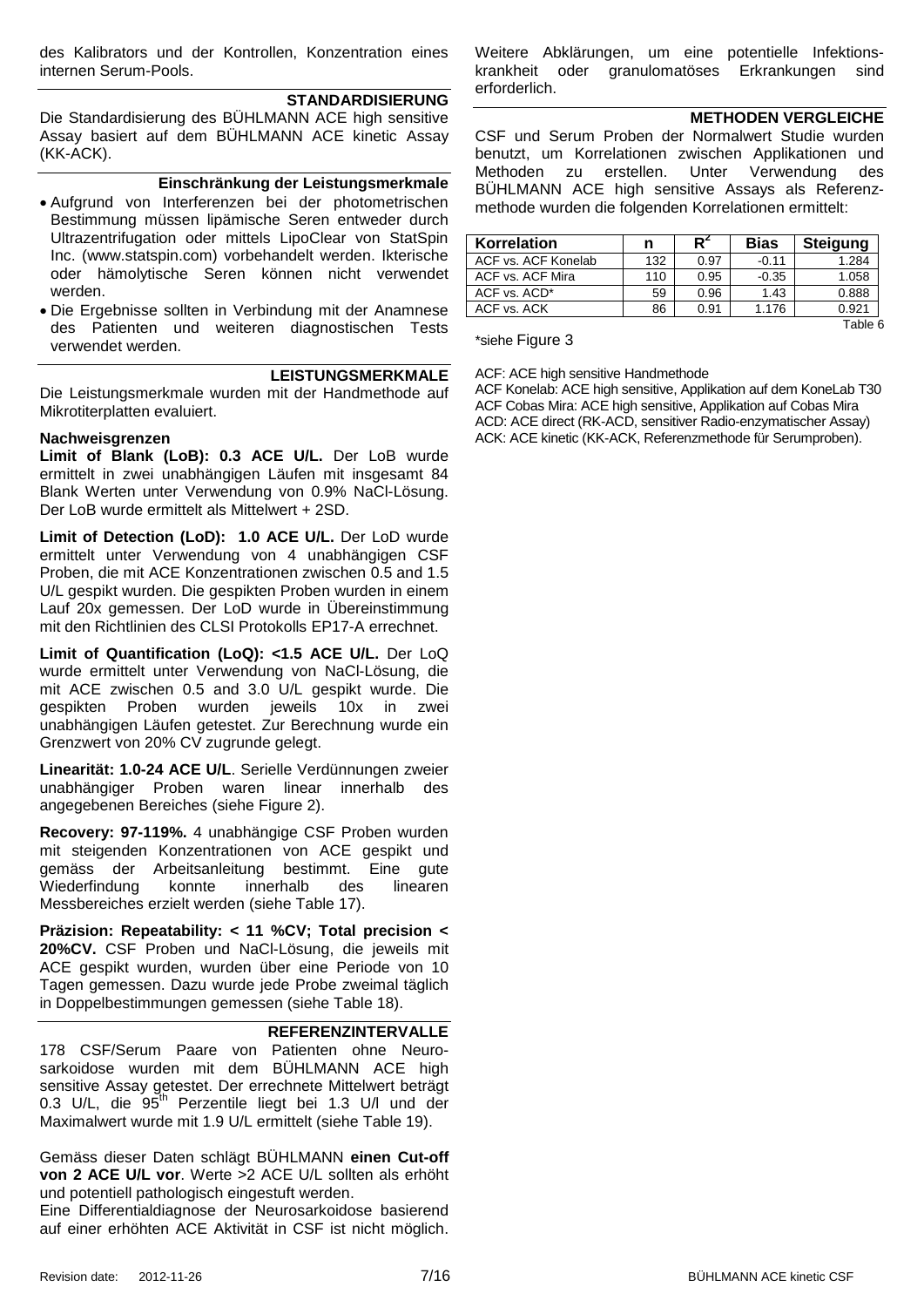# **FRANÇAIS**

# **DOMAINE D'UTILISATION**

Le test ACE haute sensibilité de BÜHLMANN (KK-ACF) est destiné à la mesure directe et quantitative de l'activité de l'enzyme de conversion de l'angiotensine, ou ACE pour *Angiotensin Converting Enzyme*, dans le liquide cérébrospinal, ou LCS, et dans des échantillons dilués de sérum par dosage enzymatique.

# **PRINCIPE DU DOSAGE**

L'enzyme de conversion de l'angiotensine catalyse la conversion de l'angiotensine I en angiotensine II. Cette enzyme est également le médiateur du clivage d'un substrat synthétique, le FAPGG, en un dérivé d'acide aminé et en un dipeptide. La cinétique de cette réaction de clivage est mesurée en observant la diminution de l'absorbance à 340 nm.

## **RÉACTIFS FOURNIS ET PRÉPARATION**

| <b>Réactif</b>                  | Quantité                   | Code                    | <b>Reconstitution</b>                          |
|---------------------------------|----------------------------|-------------------------|------------------------------------------------|
| <b>Substrat</b>                 | 1 flacon<br>11 mL          | <b>B-ACF-SUB</b>        | Prêt à l'emploi                                |
| Calibrateur                     | 1 flacon<br>lyophilisé     | <b>B-ACF-CA</b>         | A reconstituer<br>avec 2 mL d'eau<br>déionisée |
| <b>Contrôles</b><br>Haut et bas | 2x 1 flacon<br>lyophilisés | B-ACF-<br><b>CONSET</b> | A reconstituer<br>avec 2 mL d'eau<br>déionisée |

Table 7

Calibrateur ACE lyophilisé dans une matrice tampon protéinique, dont activité est spécifique à chaque lot. Après reconstitution, laisser reposer 15 minutes à 18-28 °C puis bien mélanger avant utilisation.

<sup>2</sup> Contrôles ACE haut et bas lyophilisés dans une matrice tampon protéinique, dont activité est spécifique à chaque lot. Après reconstitution, laisser reposer 15 minutes à 18-28 °C puis bien mélanger avant utilisation.

#### **STOCKAGE ET PÉREMPTION DES RÉACTIFS**

| Réactifs non reconstitués                                               |                                               |  |
|-------------------------------------------------------------------------|-----------------------------------------------|--|
| Stables à 2-8 °C jusqu'à la date de péremption imprimée sur l'étiquette |                                               |  |
| Réactifs ouverts/reconstitués                                           |                                               |  |
| Substrat                                                                | Stable à 2-8 °C jusqu'à la date de péremption |  |
| Calibrateur                                                             | Stable pendant 6 mois à 2-8 °C                |  |
| Contrôles                                                               |                                               |  |
|                                                                         |                                               |  |

# **PRECAUTIONS**

# PRÉCAUTIONS DE SÉCURITÉ

- Le calibrateur et les contrôles de cette trousse contiennent des composants d'origine humaine. Bien que les tests de détection de l'antigène de surface du VHB et des anticorps des virus VHC et VIH1/2 se soient révélés négatifs, il convient de considérer les réactifs comme capables de transmettre des maladies infectieuses, et de les manipuler conformément aux bonnes pratiques de laboratoire, en prenant les précautions appropriées.
- Les solutions et réactifs non utilisés doivent être éliminés conformément à la réglementation locale

#### PRÉCAUTIONS TECHNIQUES

- Lire attentivement les instructions avant de réaliser le test. test ne donnera pas les résultats escomptés en cas de dilution incorrecte ou de modification des réactifs, ou de stockage dans des conditions autres que celles détaillées dans le présent mode d'emploi.
- Les composants ne doivent pas être utilisés au-delà de la date d'expiration imprimée sur les étiquettes.
- Ne pas mélanger des réactifs de lots différents.
- Laisser les réactifs équilibrer à la température ambiante. Reconstituer les réactifs lyophilisés comme indiqué. Bien mélanger (au vortex) les réactifs avant utilisation.

# **MATÉRIEL NÉCESSAIRE NON INCLUS**

- Pipettes de précision: 100 μL, 1000 μL
- Solution physiologique stérile de NaCl (0,9 %) pour la dilution des calibrateurs et des échantillons de sérum
- Microplaque, par exemple Maxisorp F8, NUNC corp. (méthode manuelle)
- Lecteur de microplaques à fonction de lecture cinétique ; chambre d'incubation à 37 °C (méthode manuelle)
- En option: si le lecteur de microplaques n'est pas doté d'un incubateur, un incubateur de microplaques externe à 37 °C est exigé, par exemple un modèle Eppendorf Thermomixer Comfort.
- En option: analyseur de chimie clinique capable de d'incuber à 37°C jusqu'à 15 minutes et de pipeter un volume d'échantillon d'environ 80 µL.

#### **PRÉLÈVEMENT ET CONSERVATION DES ÉCHANTILLONS**

Prélever au moins 250 µL de LCS par ponction lombaire. Conserver l'échantillon à 2-8 °C pendant un maximum de 24 heures, ou à -20 °C pour un stockage à plus long terme.

Comme l'EDTA inhibe l'activité de l'ACE, seuls les échantillons de sérum devront être testés:

- Recueillir une quantité suffisante de sang (au minimum 0.5 mL) par ponction veineuse au moyen d'une seringue en plastique ou d'un tube pour ponction veineuse ne contenant pas d'anticoagulant.
- Laisser sédimenter pendant 2-3 heures à température ambiante puis centrifuger à 4°C et recueillir le sérum.
- Congeler l'échantillon de sérum à –20°C si le dosage n'est pas effectué dans les 5 jours. L'activité de l'ACE est stable dans le sérum stérile durant 30 jours à 2-8°C et durant 6 mois à –20°C.

# **MODE OPÉRATOIRE DE DOSAGE**

# **Méthode manuelle**

Vérifiez que la chambre de votre lecteur de microplaques peut être réglée sur 37 C en lecture cinétique. Programmez le lecteur pour une lecture cinétique de 30 minutes à 340 nm, avec des points expérimentaux toutes les minutes. Veillez à ce que les réactifs et les échantillons atteignent la température ambiante de 18-28 °C avant utilisation.

#### **Les échantillons de LCS ne doivent pas être dilués.**

- 1. Préparez une dilution au 1/5 du calibrateur avec une solution de NaCl 0,9 %, c'est-à-dire, par exemple, 60 µL du calibrateur et 240 µL de solution de NaCl.
- 2. **En option :** en cas de dosage de sérum, diluez au 1/5 les échantillons de sérum avec une solution de NaCl à 0,9 % (par exemple 60 µL de sérum et 240 µL de solution de NaCl).

#### **Pour éviter les effets de température au sein de la microplaque, ne remplissez pas la première et la dernière barrette, ainsi que le premier et le dernier puits de chaque barrette.**

Nous recommandons de mesurer chaque test en **double**.

3. Pipetez 80 µL du calibrateur non dilué en double dans les puits B2 et B3.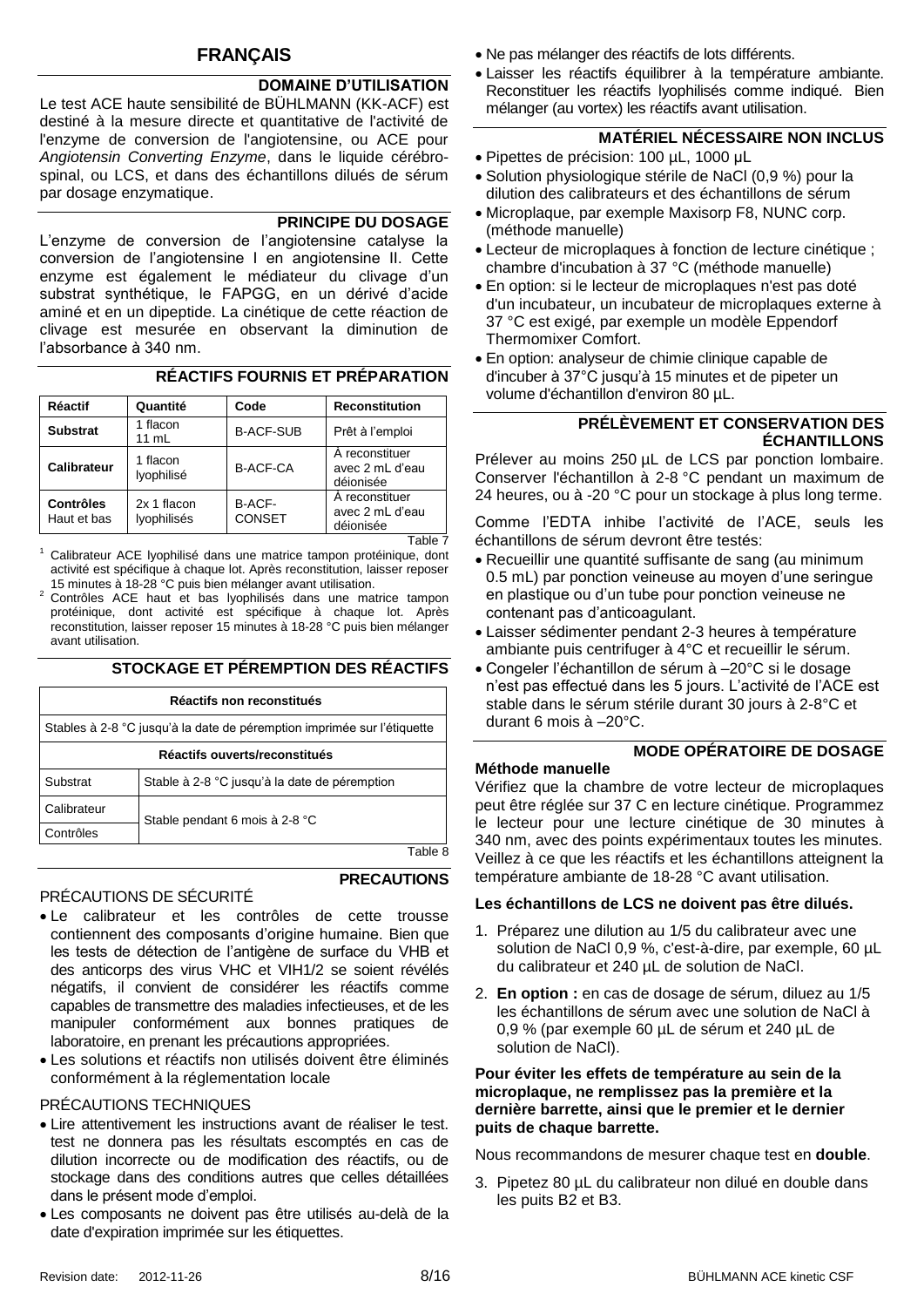- 4. Pipetez 80 µL du calibrateur dilué au 1/5 en double dans les puits C2 et C3.
- 5. Pipetez 80 µL des contrôles haut et bas en double, respectivement dans les puits D2, D3 et E2, E3.
- 6. Pipetez 80 µL d'échantillon de LCS et/ou d'échantillons de sérum dilué en double dans les puits suivants.
- 7. Pipetez 50 µL de substrat dans chaque puits de réaction.
- 8. Agitez délicatement la plaque. Démarrez la lecture à 340 nm et mesurer pendant 30 minutes.

**Remarque : Les trois premières minutes de la cinétique (points expérimentaux 1 à 3) correspondent à un temps de latence expérimental qui est nécessaire mais qui n'est pas pris en compte dans le calcul.** 

#### **TRAITEMENT DES DONNÉES**

Calculez la pente (Vmax = milli unités/min) pour les calibrateurs, les contrôles et les échantillons entre les temps 180 seconds et 1800 seconds.

Tracez une courbe d'étalonnage pour les deux étalons. Calculez les résultats des Contrôles et des échantillons.

**Définition :** une unité d'activité de l'ACE (U ACE) est définie comme étant la quantité d'enzyme requise pour libérer 1  $\mu$ mol d'acide hippurique par minute et par litre de sérum à 37 °C.

1 ACE unit=
$$
\frac{1 \mu mol \text{ hippuricacid}}{\text{min} \kappa L} = 1U/L
$$

Voir [Table 16](#page-14-0) et [Figure 1](#page-14-1) pour des résultats standards. *Ces résultats et cette courbe d'étalonnage ne sont fournis qu'à titre d'exemple. Tracez une courbe d'étalonnage pour chaque nouveau jeu d'échantillons à doser.*

#### **STANDARDISATION**

La standardisation du dosage ACE haute sensibilité de BÜHLMANN se base sur le dosage cinétique ACE (KK-ACK) de BÜHLMANN.

#### **APPLICATION AUX ANALYSEURS DE CHIMIE CLINIQUE**

Le test peut être automatisé sur tout analyseur de chimie clinique analyseur de chimie clinique capable de d'incuber à 37°C jusqu'à 15 minutes et de pipeter un volume d'échantillon d'environ 80 µL.

#### **Paramètres généraux de l'instrument**

| photométrique              |
|----------------------------|
| U/L (unités ACE par litre) |
| LCS                        |
| linéaire                   |
| descendante                |
| double                     |
| 80 µL                      |
| 90 s                       |
| 80 µL                      |
| 120 s                      |
| cinétique                  |
| 340 nm                     |
| 900 s                      |
|                            |

#### **CONTRÔLE QUALITÉ**

Les valeurs des contrôles haut et bas fournis dans la trousse doivent se trouver dans l'intervalle spécifique

mentionné sur la feuille de valeurs correspondante. Dans le cas contraire, le dosage doit être répété.

Les bonnes pratiques de laboratoire recommandent d'enregistrer les informations suivantes pour chaque dosage : n° de lot de la trousse, dates de reconstitution des réactifs utilisés, concentrations du calibrateur et des contrôles, concentration des échantillons du pool interne.

#### **LIMITATIONS**

- En raison d'interférences avec la mesure photométrique, les serums lipémiques doivent être prétraités, soit par ultracentrifugation, soit à l'aide de LipoClear (StatSpin, Inc., www.staspin.com). Les sérums ictèriques et hémolytiques ne peuvent pas être utilisés pour le dosage de l'ACE.
- Les résultats du test doivent être interprétés en tenant compte des informations résultant de l'examen clinique du patient et d'autres procédures diagnostiques.

## **CARACTÉRISTIQUES DE PERFORMANCES**

Les performances sont évaluées à partir de la méthode manuelle sur microplaques.

#### **Limites de détection**

**Limite du blanc (LOB) : 0,3 U ACE/L.** LOB est mesurée dans deux analyses indépendantes, avec un total de 84 détermination d'une solution de NaCl à 0,9 %. La LdB est calculée comme étant la moyenne + 2 écarts-types (SD).

**Limite de détection (LOD) : 1,0 U ACE/L.** LOD est mesurée par l'analyses de quatre échantillons indépendants de LCS additionnés de concentrations en ACE comprises entre 0,5 et 1,5 U/L. Les échantillons ainsi supplémentés sont mésurés 20 fois dans la même analyse. La LdD est calculée selon le protocole CLSI EP17-A.

**Limite de quantification (LOQ) : < 1,5 U ACE/L.** LOQ est mesurée a l'aide d'une solution de NaCl additionnée d'ACE entre 0,5 et 3,0 U/L. La mesure des échantillons ainsi supplémentés sont mésurés 10 fois chacun par échantillon dans deux analyses indépendantes. La limite de CV est fixée à 20 %.

**Linéarité : 1,0 - 24 U ACE/L**. Les dilutions en série de deux échantillons indépendants démontrent que la mesure est linéaire dans l'intervalle indiqué (voir [Figure 2\)](#page-14-2).

**Récupération : 97-119 %.** Quatre échantillons indépendants de LCS sont additionnés de quantités croissantes d'ACE avant d'être dosés selon le mode opératoire donné. La récupération dans l'intervalle linéaire du dosage est satisfaisante (voir [Table 17\)](#page-14-3).

**Précision : Répétabilité : < 11 % de CV ; Précision totale < 20 % de CV.** Des échantillons de LCS et une solution de NaCl additionnés d'ACE sont analysés sur une période de 10 jours. Chaque analyse d'échantillons est réaliser en double et testée indépendamment deux fois par jour (voir [Table 18\)](#page-14-4).

#### **VALEURS NORMALES**

178 couples LCS/sérum de patients ne souffrant pas de neurosarcoïdose sont mésurés par test ACE haute sensibilité. La valeur moyenne calculée est de 0,3 U/L. Le 95<sup>e</sup> percentile est de 1,3 U/L. La valeur maximale mesurée est de 1,9 U/L (voir [Table 19\)](#page-14-5).

En nous basant sur ces données normales, nous **proposons une valeur seuil à 2 U/L**. Toute valeur supérieure à 2 U/L doit être considérée comme élevée et potentiellement pathologique.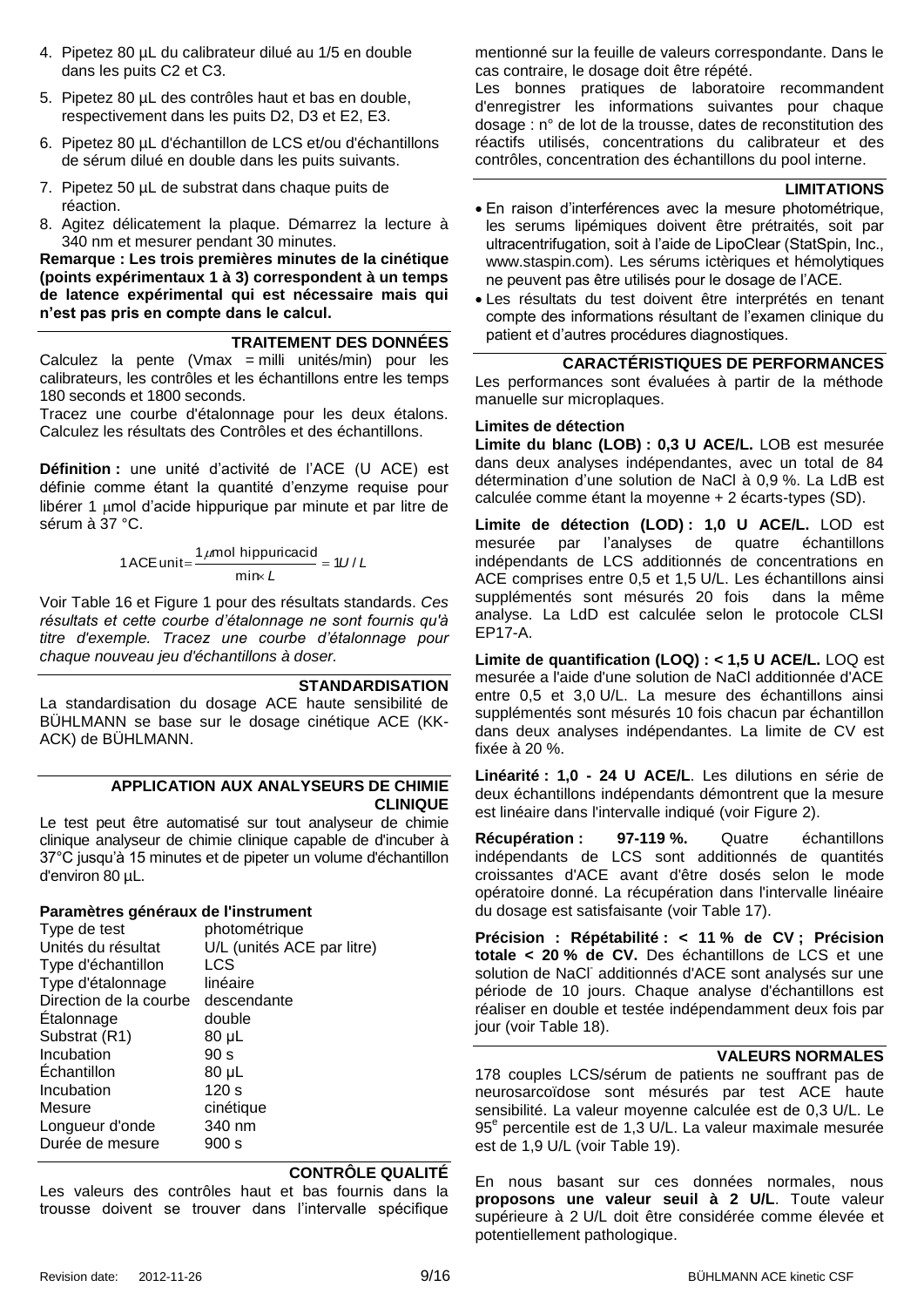Il n'est pas possible d'établir un diagnostic différentiel de neurosarcoïdose en se basant sur une activité ACE supérieure à la normale dans le LCS. Il est nécessaire de mettre en oeuvre des tests supplémentaires pour exclure les maladies infectieuses possibles et les autres anomalies granulomateuses.

#### **COMPARAISON DES MÉTHODES**

Les échantillons de LCS et de sérum de l'étude des valeurs normales sont employées pour étudier la corrélation entre l'application et les méthodes. La méthode de référence est le dosage ACE haute sensibilité. Les corrélations suivantes ont été établies:

| Corrélation         | n   | $R^2$ | Biais   | <b>Pente</b> |
|---------------------|-----|-------|---------|--------------|
| ACF vs. ACF Konelab | 132 | 0.97  | $-0.11$ | 1,284        |
| ACF vs. ACF Mira    | 110 | 0.95  | $-0.35$ | 1,058        |
| ACF vs. ACD*        | 59  | 0.96  | 1.43    | 0,888        |
| ACF vs. ACK         | 86  | 0.91  | 1,176   | 0,921        |
|                     |     |       |         | Table 9      |

\* Voir [Figure 3](#page-14-6)

ACF: ACE, méthode manuelle haute sensibilité

ACF Konelab: ACE, application haute sensibilité sur KoneLab T30 ACF Cobas Mira: ACE, application haute sensibilité sur Cobas Mira ACD: ACE, dosage radioenzymatique sensible direct (RK-ACD) ACK : ACE, méthode de référence cinétique (KK-ACK) pour les échantillons sériques.

# **ITALIANO**

#### **USO PREVISTO**

Il test ad alta sensibilità BÜHLMANN ACE (KK-ACF) è utilizzato per la determinazione diretta e quantitativa dell'attività dell'enzima di conversione dell'angiotensina (ACE) nel liquido cerebrospinale (CSF) e in campioni di siero diluiti, mediante un dosaggio enzimatico.

#### **PRINCIPIO DEL DOSAGGIO**

L'ACE catalizza la reazione di conversione dell' Angiotensina I in Angiotensina II.. L'enzima media inoltre il clivaggio di un substrato sintetico (FAPGG) in un derivato amminoacidico e un dipeptide. La cinetica della reazione di clivaggio è misurata seguendo la riduzione dell'assorbanza a 340 nm.

| Reagente                               | Quantità                   | Codice                  | <b>Ricostituzione</b>                   |
|----------------------------------------|----------------------------|-------------------------|-----------------------------------------|
| <b>Substrato</b>                       | 1 fiala<br>$11 \text{ ml}$ | <b>B-ACF-SUB</b>        | Pronto per l'uso                        |
| Calibratore <sup>1</sup>               | 1 fiala<br>liofilizzato    | <b>B-ACF-CA</b>         | Aggiungere 2 ml di<br>acqua deionizzata |
| Controlli <sup>2</sup><br>Basso e alto | 2x 1 fiala<br>liofilizzato | B-ACF-<br><b>CONSET</b> | Aggiungere 2 ml di<br>acqua deionizzata |

#### **REAGENTI FORNITI E LORO PREPARAZIONE**

Table 10

Calibratore ACE liofilizzato in matrice proteica tampone con attività lottospecifica. Dopo ricostituzione lasciare per 15 minuti a 18-28 °C e mescolare bene prima dell'uso.

<sup>2</sup> Controlli ACE bassi e alti liofilizzati in matrice proteica tampone con attività lotto-specifica. Ricostituire per 15 minuti a 18-28 °C e e mescolare bene prima dell'uso.

#### **CONSERVAZIONE E TEMPO DI CONSERVAZIONE DEI REAGENTI**

|                                                  | Reagenti non aperti                                         |          |  |  |  |
|--------------------------------------------------|-------------------------------------------------------------|----------|--|--|--|
|                                                  | Stabile a 2-8 °C fino alla scadenza stampata sull'etichetta |          |  |  |  |
|                                                  | Reagenti aperti / Ricostituiti                              |          |  |  |  |
| Stabile fino alla scadenza a 2-8 °C<br>Substrato |                                                             |          |  |  |  |
| Calibratore                                      | Stabile per 6 mesi a 2-8 °C                                 |          |  |  |  |
| Controlli                                        |                                                             | Tabla 11 |  |  |  |

Table 11

**PRECAUZIONI**

# PRECAUZIONI DI SICUREZZA

- Il calibratore e i controlli di questo kit contengono componenti di origine umana. Benché testati e risultati negativi all'antigene di superficie HBV e agli anticorpi HCV e HIV1/2, i reagenti devono essere maneggiati come potenzialmente infettivi e secondo le buone pratiche di laboratorio utilizzando le dovute precauzioni.
- In merito alle precauzioni adeguate per il maneggiamento e lo smaltimento di reagenti del kit consigliamo di consultare prima le normative locali speciali del proprio paese.

#### PRECAUZIONI TECNICHE

- Leggere attentamente le istruzioni prima di eseguire il test. Le prestazioni del test subiranno un effetto negativo se si utilizzano reagenti diluiti in modo errato, modificati o conservati diversamente da come specificato nelle presenti istruzioni per l'uso.
- I componenti non devono essere utilizzati dopo la data di scadenza riportata sulle etichette.
- Non miscelare reagenti appartenenti a lotti diversi.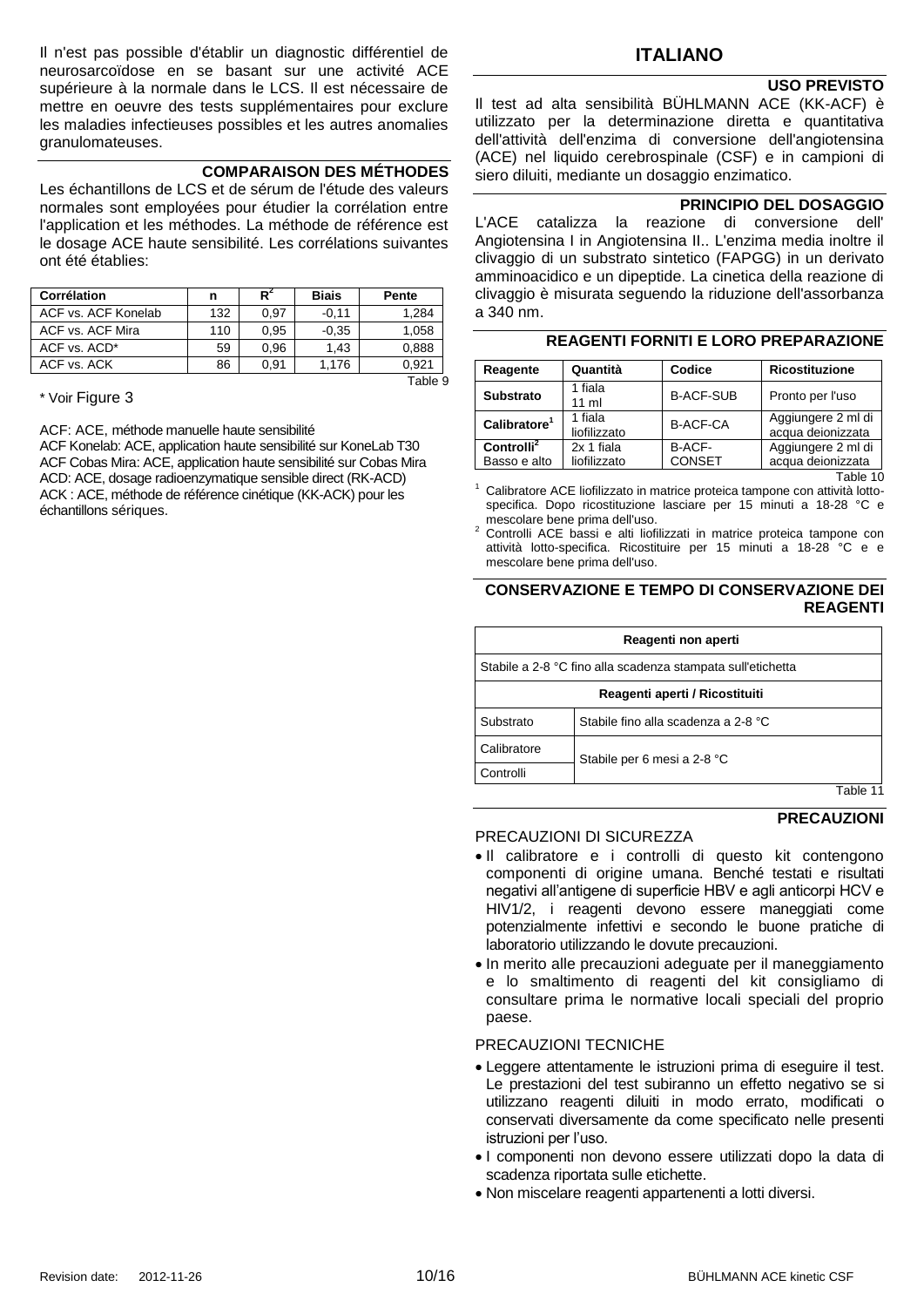Lasciare che i reagenti raggiungano la temperatura ambiente. Ricostituire i reagenti liofilizzati secondo le indicazioni. Miscelare bene (agitare in modo vorticoso) i reagenti prima dell'uso.

MATERIALI RICHIESTI MA NON FORNITI

- Pipette di precisione: 100 μl, 1000 μl
- Soluzione di NaCl fisiologica sterile (0,9%) per il Calibratore e la diluizione del campione di siero
- Piastra per microtitolazione ad esempio Maxisorp F8, NUNC corp. (metodo manuale)
- Lettore di piastre per microtitolazione con funzione cinetica; camera di incubazione a 37 °C (metodo manuale)
- Facoltativo: Lavorando con un lettore senza incubatore, è necessario utilizzarne uno esterno per piastre di microtitolazione, per esempio, a 37 °C. Thermomixer comfort di Eppendorf.
- Facoltativo: Analizzatore di chimica clinica che permette un tempo di incubazione di 15 min e un pipettaggio di volumi del campione di ~80 μl.

# **PRELIEVO E CONSERVAZIONE DEI CAMPIONI**

Raccogliere almeno 250 μl di CSF (liquido crebrospinale) tramite puntura lombare e conservarlo a 2-8 °C per un massimo di 24 h o a -20 °C per una conservazione prolungata.

# **PROCEDURA DEL TEST**

#### **Metodo manuale**

Accertarsi che la camera del lettore di piastre per microtitolazione possa essere regolata a 37 °C – lettore cinetico. Programmare il lettore per una misura cinetica di 30 min a 340 nm; punti di misura ad ogni minuto.

Portare i reagenti e i campioni a 18-28 °C prima dell'uso. **Il campione di CSF deve essere utilizzato non diluito**

- 1. Preparare una diluizione 1:5 del Calibratore con una soluzione di NaCl allo 0,9% (ad esempio 60 μl di Calibratore e 240 μl di soluzione di NaCl).
- 2. **Facoltativo:** Per testare i campioni di siero in questo dosaggio preparare una diluizione 1:5 dei campioni di siero con una soluzione di NaCl allo 0,9% (ad esempio 60 μl di siero e 240 μl di soluzione di NaCl).

#### **Al fine di evitare gli effetti della temperatura all'interno della micropiastra, lasciare vuota la prima e l'ultima striscia del test e il primo e l'ultimo pozzetto di ogni striscia.**

Si consiglia di effettuare il test **in doppio**.

- 3. Pipettare 80 μl di Calibratore (non diluito) dei duplicati nei pozzetti B2 e B3.
- 4. Pipettare 80 μl di Calibratore (diluizione 1:5) nei duplicati nei pozzetti C2 e C3.
- 5. Pipettare 80 μl di Controllo basso e alto nei duplicati nei pozzetti D2, D3 ed E2, E3, rispettivamente.
- 6. Pipet 80 μl dei campioni di CSF (e/o di campioni di siero diluito) nei duplicati nei seguenti pozzetti.
- 7. Pipettare 50 μl di substrato in ciascun pozzetto di reazione.
- 8. Agitare delicatamente la piastra e iniziare la lettura a 340 nm per 30 min.

**Nota: è importante osservare un tempo di attesa di circa 3 minuti. Pertanto ignorare i punti di misurazione 1-3 per il calcolo (tempo di pre-incubazione).**

Calcolare la pendenza (Vmax = milliunità/min) dei Calibratori, dei controlli e dei campioni da 180 s a 1800 s. Creare una curva di calibrazione con i due calibratori e calcolare i risultati dei controlli e dei campioni.

**RISULTATI**

**Definizione:** Un'unità di attività ACE è definita come la quantità di enzima richiesta per rilasciare una umole di acido ippurico per minuto e per litro di siero a 37 °C:

1 unitàACE = 
$$
\frac{1 \mu mol \text{ acidoppurico}}{\text{min} \times I} = 1U/I
$$

In [Table 16](#page-14-0) e [Figure 1](#page-14-1) sono riportati dati tipici. *Questi risultati e la curva standard sono forniti unicamente a scopo dimostrativo. Deve essere generata una curva standard per ciascun set di campioni da dosare.*

**APPLICAZIONE SU ANALIZZATORI DI CHIMICA CLINICA** Il test può essere automatizzato su qualsiasi analizzatore di chimica clinica che permetta un tempo di incubazione >15 min e un volume del campione di 80 μl.

#### **Impostazioni generali dell'apparecchio**

| Tipo di test                      | fotometrico                  |
|-----------------------------------|------------------------------|
| Unità di misura                   | U/I (unità di ACE per litro) |
| Tipo di campione                  | CSF                          |
| Tipo di calibrazione              | lineare                      |
| Andamento della curva discendente |                              |
| Taratura                          | duplicato                    |
| Substrato (R1)                    | 80 µl                        |
| Incubazione                       | 90 sec                       |
| Campione                          | 80 µl                        |
| Incubazione                       | 120 <sub>sec</sub>           |
| Lettura                           | cinetica                     |
| Lunghezza d'onda                  | 340 nm                       |
| Tempo di lettura                  | 900 sec                      |
|                                   |                              |

#### **CONTROLLO DI QUALITÀ**

I valori dei controlli interni basso e alto forniti con il kit devono essere compresi nell'intervallo specifico del lotto, indicato sulla corrispondente scheda tecnica. In caso contrario, il dosaggio deve essere ripetuto.

È buona pratica di laboratorio registrare i seguenti dati per ciascun dosaggio: numero di lotto del kit, date di ricostituzione dei componenti del kit, valore di concentrazione del calibratore e dei controlli, valori di concentrazione dei campioni del pool interno.

#### **STANDARDIZZAZIONE**

La standardizzazione del dosaggio ad alta sensibilità BÜHLMANN ACE è basata sul dosaggio cinetico dell'ACE (KK-ACK) fornito da BÜHLMANN.

#### **CARATTERISTICHE DI PRESTAZIONE**

I dati sono stati stabiliti con il metodo manuale in micropiastra.

#### **Limiti di rilevabilità**

**Limite del Bianco (LoB): 0,3 U/l di ACE.** Il LoB è stato stabilito in due run indipendenti con un totale di 84 valori di bianco con soluzione di NaCl allo 0,9%. Il LoB è calcolato come media + 2 SD

**Limite di rilevabilità (LoD): 1,0 U/l DI ACE.** Il LoD è stato stabilito con quattro campioni indipendenti di CSF addizionati con una concentrazione di ACE compresa tra 0,5 e 1,5 U/l. I campioni addizionati sono stati misurati nello stesso run 20 volte. Il LoD è stato calcolato in conformità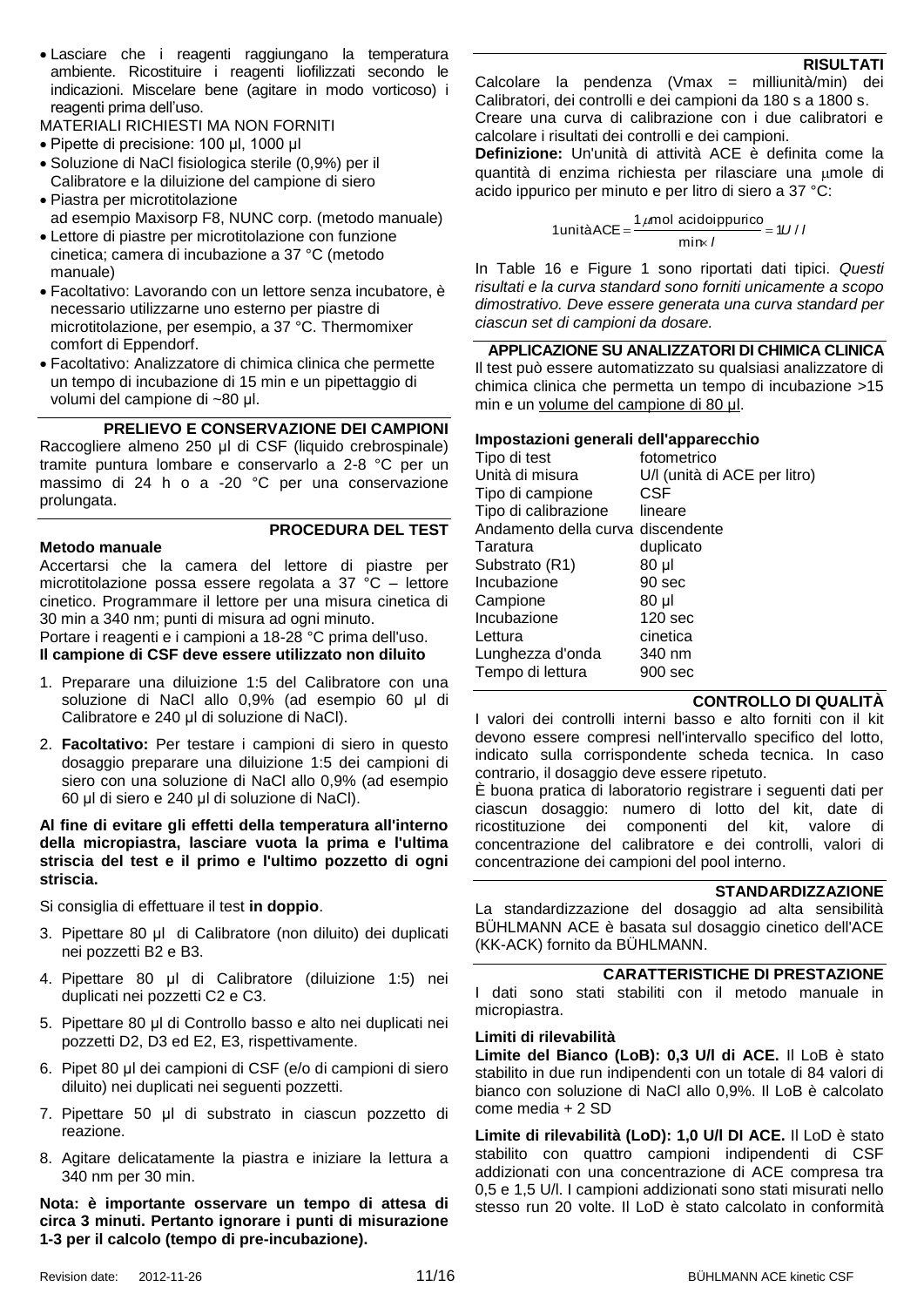con il Protocollo CLSI (Clinical and Laboratory Standards Institute) EP17-A.

**Limite di Quantificazione (LoQ): <1,5 U/l DI ACE.** Il LoQ è stato stabilito con una soluzione di NaCl addizionata con ACE tra 0,5 e 3,0 U/l. I campioni addizionati sono stati dosati 10 volte ciascuno in due run indipendenti,. È stato applicato un limite del 20% di CV.

**Linearità: 1,0-24 U/l DI ACE**. La diluizione seriale di due campioni indipendenti ha mostrato linearità all'interno dell'intervallo indicato (cfr. [Figure 2\)](#page-14-2).

**Recupero: 97-119%.** Quattro campioni indipendenti di CSF sono stati addizionati con una concentrazione crescente di ACE e misurati secondo la procedura prevista per il test. È stato trovato un buon recupero all'interno dell'intervallo di linearità del test (cfr. [Table 17\)](#page-14-3).

**Precisione: Riproducibilità: <11% CV; Precisione totale <20% CV.** Campioni di CSF e una soluzione di NaCl addizionati con ACE sono stati dosati per un periodo di 10 giorni. Ciascun campione è stato analizzato in doppio e dosato, in modo indipendente, due volte al giorno (cfr. [Table 18\)](#page-14-4).

#### **VALORI NORMALI**

178 coppie CSF/siero provenienti da pazienti non neurosarcoidotici sono state testate con il dosaggio ACE ad alta sensibilità. Il valore medio calcolato è 0,3 U/l, il 95° percentile è a 1,3 U/l e il valore massimo misurato è 1,9 U/l (cf[r.Table 19\)](#page-14-5).

Sulla base di questi valori normali BÜHLMANN **propone un cut-off a 2 ACE U/l.** Valori di ACE >2 U/l devono essere considerati elevati e potenzialmente patologici. Non è possibile una diagnosi differenziale di neurosarcoidosi basata su un'elevata attività di ACE nel CSF. Sono necessarie indagini ulteriori per escludere possibili malattie infettive o altre anomalie granulomatosiche.

#### **CONFRONTO DEI METODI**

Campioni di CSF e di siero derivanti dallo studio del valore normale sono stati utilizzati per la correlazione tra le applicazione e i metodi. Utilizzando il dosaggio ACE ad alta sensibilità come metodo di riferimento, sono state trovate le seguenti correlazioni:

| <b>Correlazione</b>   | n   | R    | <b>Bias</b> | Pendenza   |
|-----------------------|-----|------|-------------|------------|
| ACF vs ACF Konelab    | 132 | 0.97 | $-0.11$     | 1.284      |
| ACF vs ACF Cobas Mira | 110 | 0.95 | $-0.35$     | 1.058      |
| ACF contro ACD*       | 59  | 0.96 | 1.43        | 0,888      |
| <b>ACF</b> contro ACK | 86  | 0.91 | 1.176       | 0.921      |
|                       |     |      |             | Tabella 12 |

\*cfr. [Figure 3](#page-14-6)

ACF: Metodo manuale ad alta sensibilità ACE

ACF Konelab: Applicazione ACE ad alta sensibilità su KoneLab T30 ACF Cobas Mira: Applicazione ACE ad alta sensibilità su Cobas Mira ACD: Dosaggio radio-enzimatico sensibile ACE diretto (RK-ACD) ACK: Metodo di riferimento ACE cinetico (KK-ACK) per campioni di siero.

#### **USO PREVISTO**

El ensayo BÜHLMANN ACE de alta sensibilidad (KK-ACF) ha sido diseñado para la determinación directa y cuantitativa por ensayo enzimático de la actividad de la enzima convertidora de la angiotensina (ACE) en fluido cerebroespinal (FCE) y en muestras de suero diluidas.

#### **PRINCIPIOS BÁSICOS DEL ENSAYO**

La ACE cataliza la conversión de la angiotensina I a angiotensina II. La enzima también media para la segmentación del sustrato sintético (FAPGG) en un derivado de aminoácido y un dipéptido. La cinética de esta reacción de segmentación se mide registrando el decrecimiento de la absorbancia a 340 nm.

# **REACTIVOS INCLUIDOS Y PREPARACIÓN**

| Reactivo                        | Cantdad                          | Código                  | Reconstitución                     |
|---------------------------------|----------------------------------|-------------------------|------------------------------------|
| <b>Sustrato</b>                 | 1 vial<br>$11$ ml                | <b>B-ACF-SUB</b>        | Listo para su uso                  |
| Calibrador <sup>1</sup>         | 1 vial<br>liofilizado            | <b>B-ACF-CA</b>         | Añadir 2 ml de agua<br>desionizada |
| <b>Contrôles</b><br>baio y alto | $2 \times 1$ vial<br>liofilizado | B-ACF-<br><b>CONSET</b> | Añadir 2 ml de agua<br>desionizada |

Table 13

Calibrador de ACE liofilizado en matriz tamponada de proteínas con actividad específica por lote. Después de reconstituir, dejar 15 minutos

#### **ALMACENAMIENTO Y DURACIÓN DE LOS REACTIVOS**

|                                                                     | <b>Reactivos no abiertos</b>                |  |  |  |  |
|---------------------------------------------------------------------|---------------------------------------------|--|--|--|--|
| Estables a 2-8°C hasta la fecha de caducidad impresa en la etiqueta |                                             |  |  |  |  |
|                                                                     | Reactivos abiertos/reconstituidos           |  |  |  |  |
| Sustrato                                                            | Estable hasta la fecha de caducidad a 2-8°C |  |  |  |  |
| Patrón<br>Estables durante 6 meses a 2-8°C                          |                                             |  |  |  |  |
| Controles                                                           |                                             |  |  |  |  |

Table 14

#### **PRECAUCIONES**

#### PRECAUCIONES DE SEGURIDAD

- El calibrador y los controles de este kit contienen componentes de origen humano. Aunque se ha comprobado y encontrado negativo para el antígeno de superficie de HBV y anticuerpos HCV y VIH1/2, los reactivos deben manipularse como si fueran capaces de transmitir infecciones y deben manejarse de acuerdo con las buenas prácticas de laboratorio, tomando las precauciones adecuadas.
- En cuanto a las precauciones adecuadas para la eliminación de los reactivos del kit, recomendamos encarecidamente consultar con anterioridad la normativa local específica de su país.

# PRECAUCIONES TÉCNICAS

- Lea atentamente las instrucciones antes de realizar el ensayo. El rendimiento del ensayo se verá gravemente afectado si los reactivos son incorrectamente diluidos, modificados o almacenados en condiciones distintas a las que se detallan en estas instrucciones de uso.
- Los componentes no deben utilizarse después de la fecha de caducidad impresa en las etiquetas.
- No mezcle diferentes lotes de reactivos.

a 18-28ºC y mezclar bien antes de su uso. <sup>2</sup> Control bajo y alto de ACE liofilizados en matriz tamponada de proteínas con actividad específica por lote. Reconstituir durante 15 minutos a 18-28ºC y mezclar bien antes de su uso.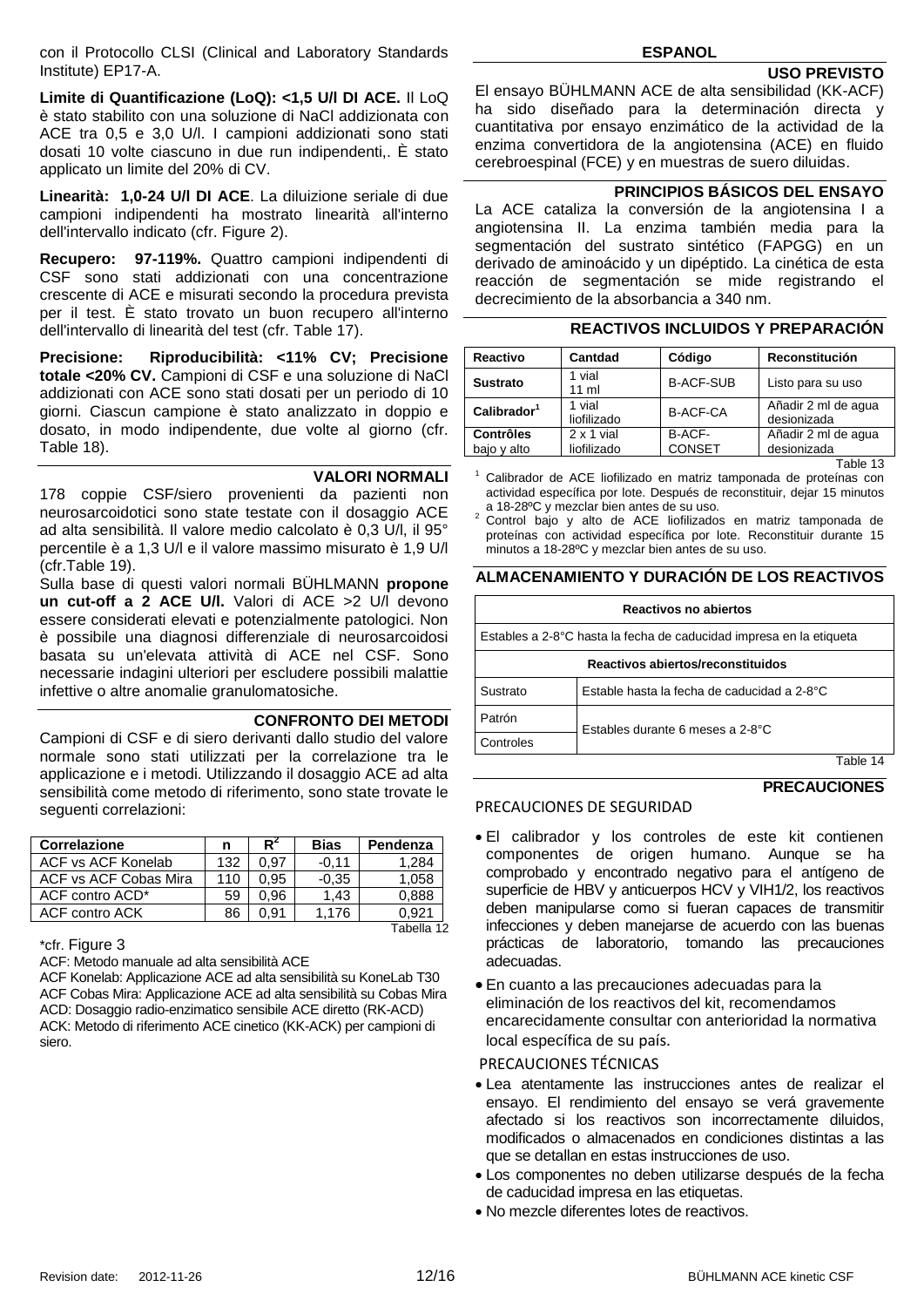Deje atemperar los reactivos hasta que alcancen la temperatura ambiente. Reconstituir los reactivos liofilizados según las instrucciones. Mezcle bien (con agitador de vórtice) los reactivos antes de su uso.

# **MATERIALES NECESARIOS NO INCLUIDOS**

- Pipetas de precisión: 100 μl, 1000 μl
- Suero fisiológico estéril de NaCl (0,9%) para las diluciones del calibrador y muestras de suero.
- Placas de microtitulación
- p.ej. Maxisorp F8, NUNC corp. (método manual) Lector de placas de microtitulación con función cinética;
- cámara de incubación a 37ºC (método manual). Opcional: Si se trabaja con un lector sin incubador, se necesita una incubadora de placas de microtitulación a
- 37ºC externa, p.ej., Eppendorf Thermomixer comfort. Opcional: Analizador químico-clínico que permita un tiempo de incubación de 15 min y la dispensación de volúmenes de muestra de ~80 μl.

# **OBTENCIÓN Y CONSERVACIÓN DE MUESTRAS**

**PROCEDIMIENTO DEL ENSAYO**

Tomar al menos 250 µl de FCE por punción lumbar y almacenarlo a 2-8ºC hasta 24 h o a -20ºC para almacenamiento más prolongado.

## **Método manual**

Asegurarse de que la cámara del lector de placas de microtitulación puede ajustarse a 37ºC – lectura cinética. Programar el lector para medidas cinéticas durante 30 min a 340 nm, tomando un punto cada minuto.

Dejar los reactivos y muestras atemperarse a 18-28ºC antes de su uso.

## **Las muestras de FCE tienen que usarse sin diluir.**

- 1. Preparar un dilución 1:5 del calibrador con NaCl 0,9% (p.ej. 60 µl de calibrador y 240 µl de solución de NaCl)
- 2. **Opcional:** Si se van a ensayar muestras de suero, preparar diluciones 1:5 de éstas con solución de NaCl 0,9% (p.ej. 60 µl de suero y 240 µl de solución de NaCl).

#### **Para evitar los efectos de la temperatura dentro de la microplaca, dejar vacías las tiras primera y última del ensayo así como el primer y último pocillo de cada tira.**

Se recomienda aplicar el ensayo por duplicado.

- 3. Pipetear 80 µl de calibrador (sin diluir) por duplicado en los pocillos B2 y B3.
- 4. Pipetear 80 µl de calibrador (diluido 1:5) por duplicado en los pocillos C2 y C3.
- 5. Pipetear 80 µl de control bajo y alto por duplicado en los pocillos D2, D3 y E2, E3, respectivamente.
- 6. Pipetear 80 μl de muestra de FCE (y/o muestras de suero diluidas) por duplicado en los pocillos siguientes.
- 7. Pipetear 50 μl de sustrato en cada pocillo de reacción.
- 8. Agitar suavemente la placa y comenzar las lecturas a 340 nm durante 30 min.

**Nota: Es importante mantener un tiempo de espera inicial de 3 minutos. Por tanto, desestimar los puntos de lectura 1-3 para los cálculos (tiempo preincubación).**

Calcular la pendiente (Vmax = mili unidades/min) de los calibradores, controles y muestras desde 180 s a 1800 s. Crear una curva de calibración con los dos calibradores y calcular los resultados de controles y muestras.

**Definición:** Una unidad de actividad de ACE se define como la cantidad de enzima requerida para liberar un µmol de ácido hipúrico por minuto y litro de suero a 37ºC:

$$
1 \text{unidadACE} = \frac{1 \mu \text{mol} \text{ ácidohippúrico}}{\text{min} \times I} = 1 \frac{1 \mu \text{mol} \cdot \text{m} \cdot \text{m} \cdot \text{m} \cdot \text{m}}{1 \cdot \text{m} \cdot \text{m} \cdot \text{m} \cdot \text{m} \cdot \text{m} \cdot \text{m} \cdot \text{m} \cdot \text{m} \cdot \text{m} \cdot \text{m} \cdot \text{m} \cdot \text{m} \cdot \text{m} \cdot \text{m} \cdot \text{m} \cdot \text{m} \cdot \text{m} \cdot \text{m} \cdot \text{m} \cdot \text{m} \cdot \text{m} \cdot \text{m} \cdot \text{m} \cdot \text{m} \cdot \text{m} \cdot \text{m} \cdot \text{m} \cdot \text{m} \cdot \text{m} \cdot \text{m} \cdot \text{m} \cdot \text{m} \cdot \text{m} \cdot \text{m} \cdot \text{m} \cdot \text{m} \cdot \text{m} \cdot \text{m} \cdot \text{m} \cdot \text{m} \cdot \text{m} \cdot \text{m} \cdot \text{m} \cdot \text{m} \cdot \text{m} \cdot \text{m} \cdot \text{m} \cdot \text{m} \cdot \text{m} \cdot \text{m} \cdot \text{m} \cdot \text{m} \cdot \text{m} \cdot \text{m} \cdot \text{m} \cdot \text{m} \cdot \text{m} \cdot \text{m} \cdot \text{m} \cdot \text{m} \cdot \text{m} \cdot \text{m} \cdot \text{m} \cdot \text{m} \cdot \text{m} \cdot \text{m} \cdot \text{m} \cdot \text{m} \cdot \text{m} \cdot \text{m} \cdot \text{m} \cdot \text{m} \cdot \text{m} \cdot \text{m} \cdot \text{m} \cdot \text{m} \cdot \text{m} \cdot \text{m} \cdot \text{m} \cdot \text{m} \cdot \text{m} \cdot \text{m} \cdot \text{m} \cdot \text{m} \cdot \text{m} \cdot \text{m} \cdot \text{m} \cdot \text{m} \cdot \text{m} \cdot \text{m} \cdot \text{m} \cdot \text{m} \cdot \text{m} \cdot \text{m} \cdot \text{m} \cdot \text{m} \cdot \text
$$

Ver [Table 16](#page-14-0) y [Figure 1](#page-14-1) para datos típicos*. Estos resultados y la curva de calibrado se incluyen sólo con objeto de demostración. Debe generarse una curva de patrones para cada tanda de muestras a ensayar.*

**APLICACIÓN EN ANALIZADORES QUÍMICO-CLÍNICOS** El ensayo puede automatizarse con cualquier analizador químico-clínico que permita un tiempo de incubación de > 15 min y volúmenes de muestra de 80 μl.

# **Ajustes generales del equipo**

| Tipo de test          | fotométrico                                            |
|-----------------------|--------------------------------------------------------|
|                       | Unidades del resultado U/I (unidades de ACE por litro) |
| Tipo de muestra       | FCE                                                    |
| Tipo de calibración   | lineal                                                 |
| Dirección de la curva | descendente                                            |
| Calibración           | duplicados                                             |
| Sustrato (R1)         | 80 µl                                                  |
| Incubación            | 90 seg                                                 |
| Muestra               | 80 µl                                                  |
| Incubación            | $120$ seg                                              |
| Medida                | cinética                                               |
| Longitud de onda      | 340 nm                                                 |
| Tiempo de medida      | $900$ seg                                              |
|                       |                                                        |

# **ESTANDARIZACIÓN**

La estandarización del ensayo para ACE de alta sensibilidad BÜHLMANN se basa en el ensayo cinético de la ACE (KK-ACK) de BÜHLMANN.

# **CONTROL DE CALIDAD**

Los valores de los controles internos alto y bajo incluidos en el kit deben estar dentro del rango especificado para el lote, indicado en el correspondiente folleto de datos. En caso de no ser así, el ensayo debe ser repetido.

Constituye una buena práctica de laboratorio el registro para cada ensayo de los siguientes datos: número de lote del kit, fechas de reconstitución de los componentes del kit usado, valor de la concentración de patrón y de controles, valores de las concentraciones de la reserva de suero interna.

# **LIMITACIONES**

- Debido a interferencias con la determinación fotométrica, los sueros lipémicos deben ser pretratados bien en Ultracentrífuga o bien en LipoClear de StatSpin Inc. (www.statspin.com). Para la determinación de la actividad de la ACE no se pueden usar sueros ictéricos ni hemolíticos.
- Los resultados del ensayo deben interpretarse considerando la información disponible de estudios epidemiológicos, la evaluación clínica del paciente y otros procedimientos de diagnóstico

# **REDUCCIÓN DE DATOS**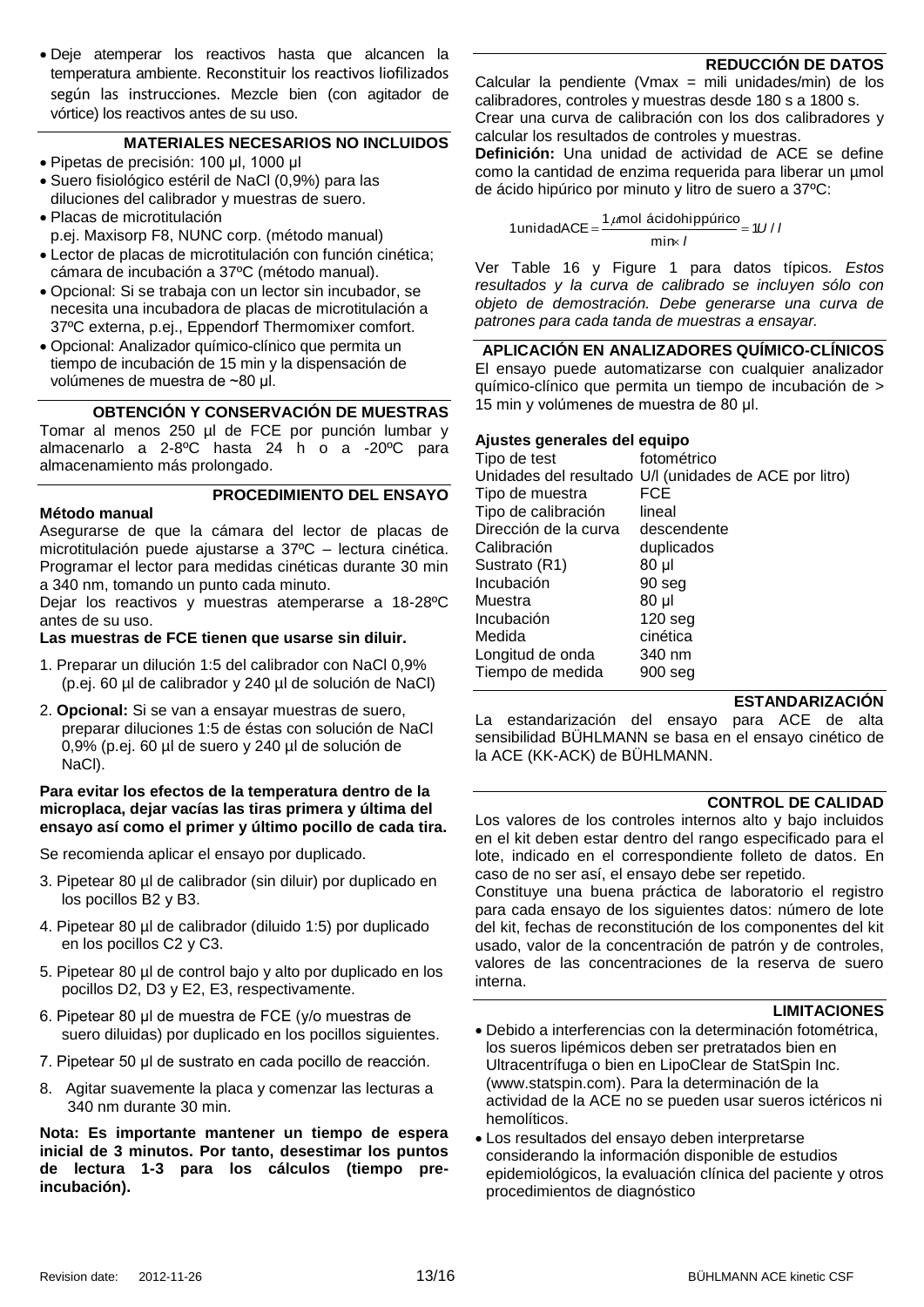# **CARACTERÍSTICAS DE LA EFICIENCIA**

Los datos de eficiencia se han establecido con el método manual sobre placas de microtitulación.

#### **Límites de detección**

**Límite para el blanco (LoB): 0,3 U/L ACE.** El LoB se ha establecido en dos tandas de lecturas independientes con un total de 84 valores para el blanco con solución de NaCl al 0,9%. El LoB se calcula como la media + 2SD.

**Límite de Detección (LoD): 1,0 U/L ACE.** El LoD se ha establecido con 4 muestras independientes de FCE con adición de ACE entre 0,5 y 1,5 U/L. Las muestras adicionadas se midieron en una misma tanda 20 veces. El LoD se ha calculado de acuerdo con el protocolo CLSI EP17-A.

**Límite de Cuantificación (LoQ): <1,5 U/L ACE.** El LoQ se ha establecido con soluciones de NaCl adicionadas de ACE entre 0,5 y 3,0 U/L. Las muestras adicionadas se ensayaron 10 veces en dos tandas independientes, cada una. Se aplicó un límite de 20% CV.

**Linealidad: 1,0-24 U/L ACE.** Diluciones seriadas de dos muestras independientes mostraron linealidad dentro del rango indicado (cf. Figura 2).

**Recuperación: 97-119%**. Se adicionaron cuatro muestras independientes de FCE con concentraciones crecientes de ACE y se midieron de acuerdo al procedimiento de ensayo. Se consiguieron buenas recuperaciones dentro del rango lineal del ensayo (cf. Tabla 5).

**Precisión: Repetibilidad: <11% CV; Precisión total <20% CV.** Se ensayaron diversas muestras de FCE y solución de NaCl adicionada con ACE durante un período de 10 días. Cada muestra se analizó por duplicado e independientemente dos veces por día (cf. Tabla 6).

#### **INTERVALOS DE REFERENCIA**

Se ensayaron 178 pares de suero/FCE de pacientes no neurosarcoidóticos con el ensayo ACE de alta sensibilidad.

El valor medio calculado es 0,3 U/L, el percentil 95 está a 1,3 U/L y el valor máximo medido es 1,9 U/L (cf. Tabla 7).

Con base a estos datos normales, BÜHLMANN propone un punto de corte de 2 U/L de ACE. Los valores >2 U/L de ACE deberían considerarse elevados y potencialmente patológicos.

No es posible realizar una diagnosis diferencial de neurosarcoidosis basándose en una actividad de ACE elevada. Se precisan investigaciones complementarias para excluir posibles enfermedades infecciosas u otras anomalías granulomatosas.

**COMPARACIÓN DE MÉTODOS**

Se utilizaron muestras de suero y FCE del estudio de valores normales para la correlación entre métodos y aplicaciónes. Se obtuvieron las siguientes correlaciones al usar el ensayo ACE de alta sensibilidad como método de referencia:

| Correlación      | n   |      | <b>Desfase</b> | Pendiente |
|------------------|-----|------|----------------|-----------|
| ACF vs. ACF Kone | 132 | 0.97 | $-0.11$        | 1.28      |
| ACF vs. ACF Mira | 110 | 0.95 | $-0.35$        | 1.06      |
| ACF vs. ACD*     | 59  | 0.96 | 1.43           | 0.89      |
| ACF vs. ACK      | 86  | 0.91 | 1.18           | 0.92      |
|                  |     |      |                | ™able     |

\* cf. Figura 3

ACF: Método manual ACE de alta sensibilidad ACF Kone: aplicación ACE de alta sensibilidad en KoneLab T30 ACF Mira: aplicación ACE de alta sensibilidad en Cobas Mira ACD: ensayo radio-enzimático sensible directo ACE (RK-ACD) ACK: método de referencia ACE cinético (KK-ACK) para muestras de suero.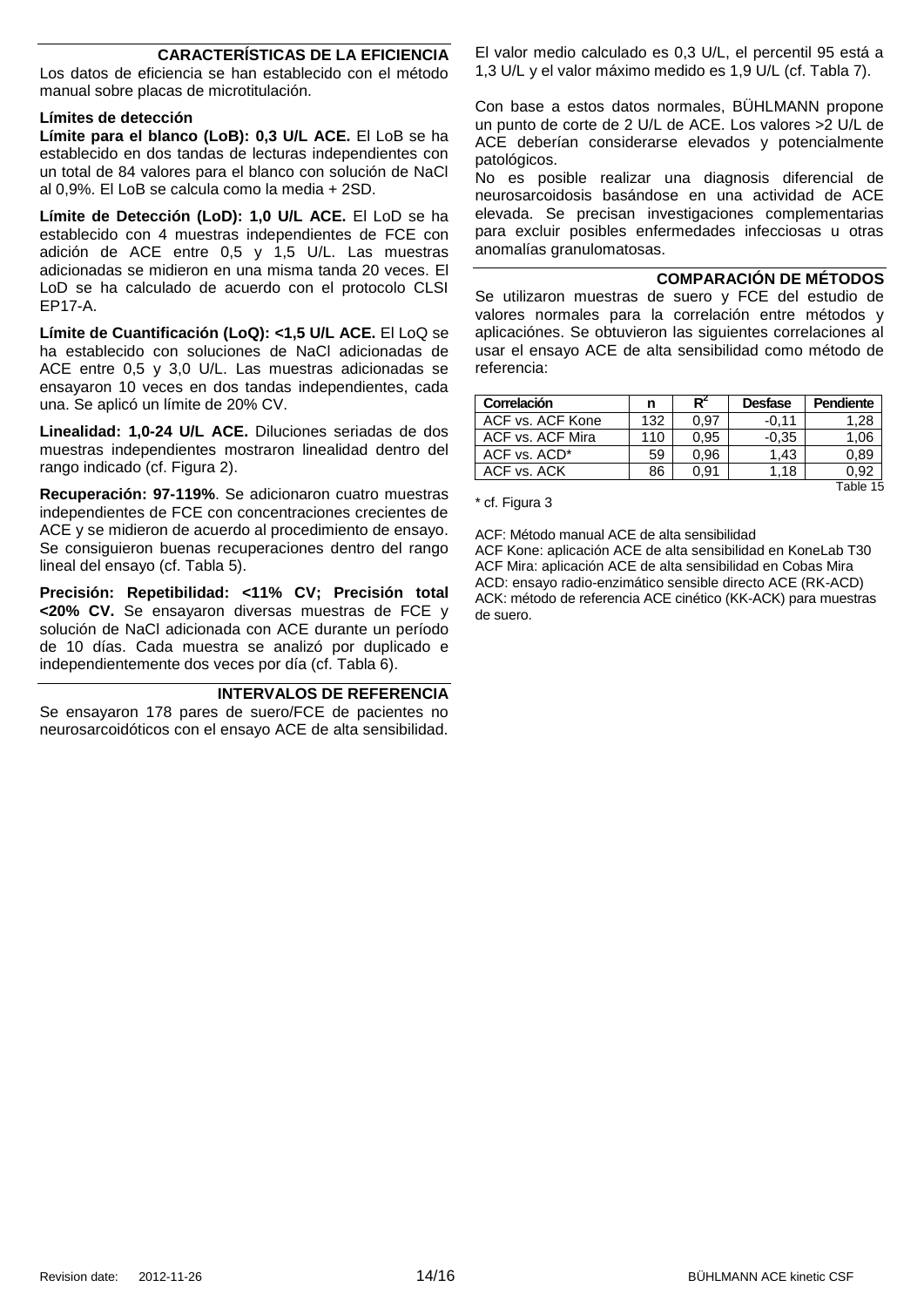# **APPENDIX I TABLES / TABELLEN / TABLES / TABELLE / TABLAS**

<span id="page-14-3"></span>

| Table 17       |              |            |                |            |                |            |              | <b>Recovery</b> |
|----------------|--------------|------------|----------------|------------|----------------|------------|--------------|-----------------|
| <b>Spiked</b>  | S1           |            | S <sub>2</sub> |            | S <sub>3</sub> |            | S4           |                 |
| With<br>[U/L]  | Obs<br>[U/L] | O/E<br>[%] | Obs<br>[U/L]   | O/E<br>[%] | Obs<br>[U/L]   | O/E<br>[%] | Obs<br>[U/L] | O/E<br>[%]      |
| 1.5            | 1.29         | 86.2       | 1.80           | 120.3      | 2.30           | 153.6      | 1.63         | 108.5           |
| 2              | 1.64         | 81.8       | 2.63           | 131.4      | 2.70           | 134.8      | 2.30         | 114.8           |
| $\overline{4}$ | 4.00         | 100.0      | 4.80           | 120.0      | 4.69           | 117.1      | 5.94         | 148.5           |
| 8              | 8.56         | 107.0      | 8.75           | 109.4      | 8.65           | 108.1      | 8.71         | 108.9           |
| 12             | 13.29        | 110.7      | 12.35          | 102.9      | 12.81          | 106.8      | 12.11        | 100.9           |
| 24             | 23.20        | 96.7       | 22.21          | 92.5       | 22.21          | 92.5       | 22.34        | 93.1            |
| Mean           |              | 97.1       |                | 112.7      |                | 118.8      |              | 112.4           |

<span id="page-14-4"></span>

| Table 18       |      |                               |                       |                       | <b>Precision</b>          |
|----------------|------|-------------------------------|-----------------------|-----------------------|---------------------------|
| <b>Sample</b>  | U/L  | Repeatability<br>(Within Run) | <b>Between</b><br>Run | <b>Between</b><br>Day | Total<br><b>Precision</b> |
| S <sub>1</sub> | 2.1  | 8.6%                          | 11.7%                 | 9.9%                  | 17.5%                     |
| S <sub>2</sub> | 4.1  | 8.0%                          | 4.0%                  | 7.3%                  | 11.5%                     |
| S <sub>3</sub> | 5.3  | 10.4%                         | 5.9%                  | 13.8%                 | 18.3%                     |
| S <sub>4</sub> | 10.6 | 5.8%                          | 4.7%                  | 4.4%                  | 8.6%                      |
| S <sub>5</sub> | 19.7 | 1.3%                          | 3.7%                  | 1.7%                  | 4.3%                      |



<span id="page-14-5"></span>



<span id="page-14-6"></span>

<span id="page-14-0"></span>

|                  |                                  |                      |                  | Mean   |           |                 |
|------------------|----------------------------------|----------------------|------------------|--------|-----------|-----------------|
| Sample           | Wells                            | Rate                 | Result           | Result | <b>SD</b> | CV <sub>0</sub> |
| Cal1             | C <sub>2</sub><br>C <sub>3</sub> | $-2.013$<br>$-1.959$ | 10.963<br>10.637 | 10.8   | 0.163     | 1.5             |
| Cal <sub>2</sub> | D <sub>2</sub><br>D <sub>3</sub> | $-0.561$<br>$-0.566$ | 2.145<br>2.175   | 2.16   | 0.015     | 0.7             |
| con high         | E3<br>E4                         | $-1.051$<br>$-1.041$ | 5.118<br>5.061   | 5.1    | 0.0285    | 0.6             |
| con low          | E <sub>2</sub>                   | $-0.221$             | 0.076            | 0.1    |           |                 |
| S <sub>1</sub>   | F <sub>2</sub><br>F <sub>3</sub> | $-0.299$<br>$-0.227$ | 0.55<br>0.112    | 0.3    | 0.219     | 66.2            |
| S <sub>2</sub>   | G <sub>2</sub><br>G3             | $-0.437$<br>$-0.401$ | 1.392<br>1.173   | 1.3    | 0.1095    | 8.8             |
| S <sub>3</sub>   | B <sub>5</sub><br>B6             | $-0.458$<br>$-0.478$ | 1.518<br>1.64    | 1.6    | 0.061     | 3.8             |
| S <sub>4</sub>   | C5<br>C6                         | $-0.837$<br>$-0.863$ | 3.818<br>3.977   | 3.9    | 0.0795    | 2.0             |
| S <sub>5</sub>   | D <sub>5</sub><br>D <sub>6</sub> | $-1.617$<br>$-1.603$ | 8.562<br>8.473   | 8.5    | 0.0445    | 0.5             |
| S6               | E5<br>E6                         | $-2.367$<br>$-2.383$ | 13.115<br>13.211 | 13.2   | 0.048     | 0.4             |
| S7               | F5<br>F <sub>6</sub>             | -4.01<br>$-4.009$    | 23.097<br>23.091 | 23.0   | 0.003     | 0.0             |

<span id="page-14-1"></span>



<span id="page-14-2"></span>